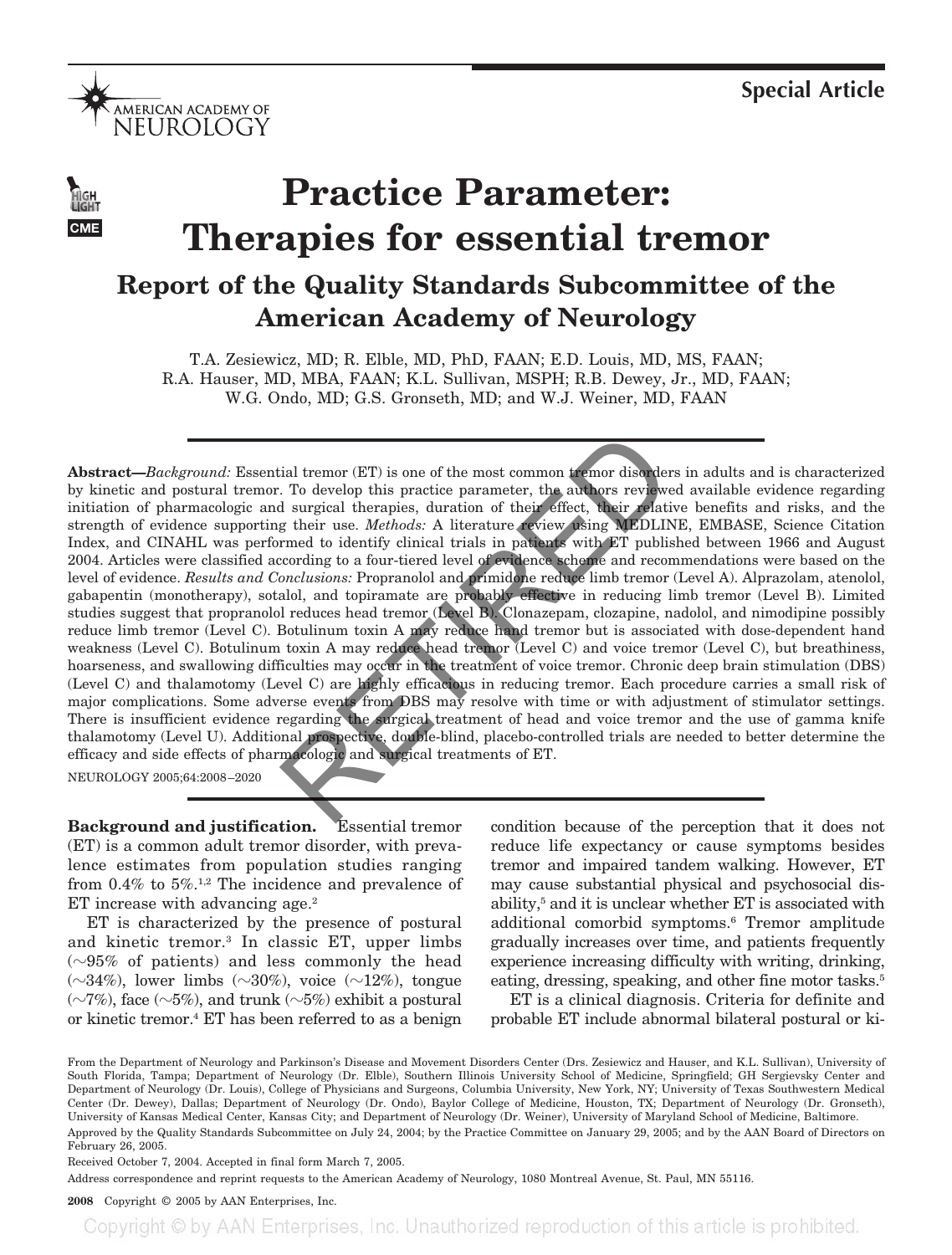netic tremor of the hands in the absence of other neurologic signs. Many clinicians accept isolated tremor of the head if there is no evidence of dystonia.3

Propranolol and primidone are commonly used to treat ET, although propranolol is the only medication that is approved by the Food and Drug Administration (FDA) for this purpose. It is estimated that at least 30% of patients with ET will not respond to propranolol or primidone.7 Alcohol reduces tremor amplitude in 50 to 90% of cases, 8-10 but tremor may temporarily worsen after the effect of alcohol has worn off.11 Invasive therapies including surgical procedures may provide clinical benefit in cases of refractory tremor.

**Mission statement.** The Quality Standards Subcommittee (QSS) of the American Academy of Neurology is charged with developing practice parameters for physicians and neurologists by providing specific recommendations for clinical decisions based on analysis of evidence. The selection of topics for which practice parameters are used is based on prevalence, frequency of use, economic impact, membership involvement, controversy, urgency, external constraints, and resources required.

**Panel selection and literature review process.** Neurologists with expertise in ET were invited by the QSS to perform the review. Computer-assisted literature searches were conducted for relevant English language articles pertinent to ET and for medications that are available in the United States. Databases searched include MEDLINE, EMBASE, Science Citation Index, and CINAHL between 1966 and 2004. A total of 502 articles pertaining to treatment and management of ET were published between 1966 and August 2004, and all search titles and abstracts were analyzed for content and relevance by individual committee members. Articles were accepted for further review if they consisted of double-blind controlled trials, open-label studies, case series, and case reports. There were 211 articles that were accepted for further review. Each of these articles was classified by two panel members using a four-tiered classification scheme that was developed and approved by the QSS (Appendix 1). Analysis of evidence is summarized in tables 1 and 2. For any stress are used is based on the position of the bottling<br>
the economic impact, memory with bottling toxin types were allowed that<br>
a structure review process.<br>
The magnitudition (DBS) in ET were invited by tremor

The following key words and phrases were used in the initial search and were paired with the term "essential tremor." Both brand and generic names were used in the searches (generic names are listed here only): acetazolamide, alprazolam, amantadine, aminophylline, antiepileptics, arotinolol, atenolol, atypical neuroleptics, B-adrenergic blockers, benzodiazepines, botulinum toxin A, botulinum toxin B, calcium channel blockers, carbonic anhydrase inhibitors, chemodenervation, clinical trials, clonazepam, clonidine, clozapine, deep brain stimulation (DBS), gabapentin, gamma knife surgery, glutethimide, hypnotics, isoniazid, management, methazolamide, metoprolol, mirtazapine, nadolol, nicardipine, nifedipine, nimodipine, olanzapine, phenobarbital, pindolol, primidone, propranolol, propranolol long-acting, quetiapine, research design, sotalol, stereotactic surgery, thalamotomy, theophylline, therapy, topiramate, trazodone, verapamil, VIM thalamic stimulation. Articles dedicated to dystonia, dystonic tremor, myoclonus, cerebellar tremor, "atypical tremor," Parkinson disease (PD), parkinsonism, orthostatic tremor, palatal tremor, primary writing tremor, animal models of ET, pathophysiology, genetics, epidemiology, cognitive dysfunction, quality of life, social phobia, and neuropsychiatric testing in ET were excluded from the review.

**Clinical questions.** *Pharmacologic treatment for ET.* What are the safety, tolerability, and efficacy of pharmacologic agents in treating ET? Which drug should be used for initial treatment of ET? Is combined treatment with primidone and propranolol better than monotherapy? Is there evidence for sustained benefit of pharmacologic treatment of ET? Do patients with ET benefit from chemodenervation with botulinum toxin type A or B?

*Surgical treatment for ET.* What is the efficacy of thalamotomy in treating contralateral limb tremor in patients with ET? What is the efficacy of deep brain stimulation (DBS) of the thalamus in treating tremor in patients with refractory ET? Should thalamotomy or DBS of the thalamus be the procedure of choice in patients with medically refractory ET? What are the indications for bilateral versus unilateral surgical procedures in ET?

**Analysis of the evidence: Pharmacologic treatment of ET.** *1. What are the safety, tolerability, and efficacy of pharmacologic agents in treating ET?* 1A. Pharmacologic agents with Level A recommendation. *Propranolol (Inderal).* Propranolol is a nonselective beta-adrenergic receptor antagonist. Twelve class I studies found that propranolol was efficacious in treating limb tremor in ET, and tremor magnitude as measured by accelerometry was reduced by approximately 50% (see table 1). Nine of the class I studies reported a mean dose of propranolol of 185.2 mg/day. Although the remaining three studies did not report a mean dose, the dose range for all studies was 60 to 320 mg/day. Side effects occurred in 12% to 66% of patients and included lightheadedness, fatigue, impotence, and bradycardia.

Contrary to earlier recommendations, propranolol may be used in patients with stable heart failure due to left ventricular systolic dysfunction, unless there are clear contraindications to its use, such as unstable heart failure.<sup>12</sup> It is recommended that physicians who are considering treating cardiac patients with propranolol follow the recommendations of the *American Journal of Cardiology* consensus statement (or the equivalent) for the complete indications and contraindications of its use, $12$  or consult with a cardiologist.

*Propranolol LA (Inderal LA).* Propranolol is available as a long-acting (LA), once daily preparation. One class  $I^{13}$  and one class  $II^{14}$  study found that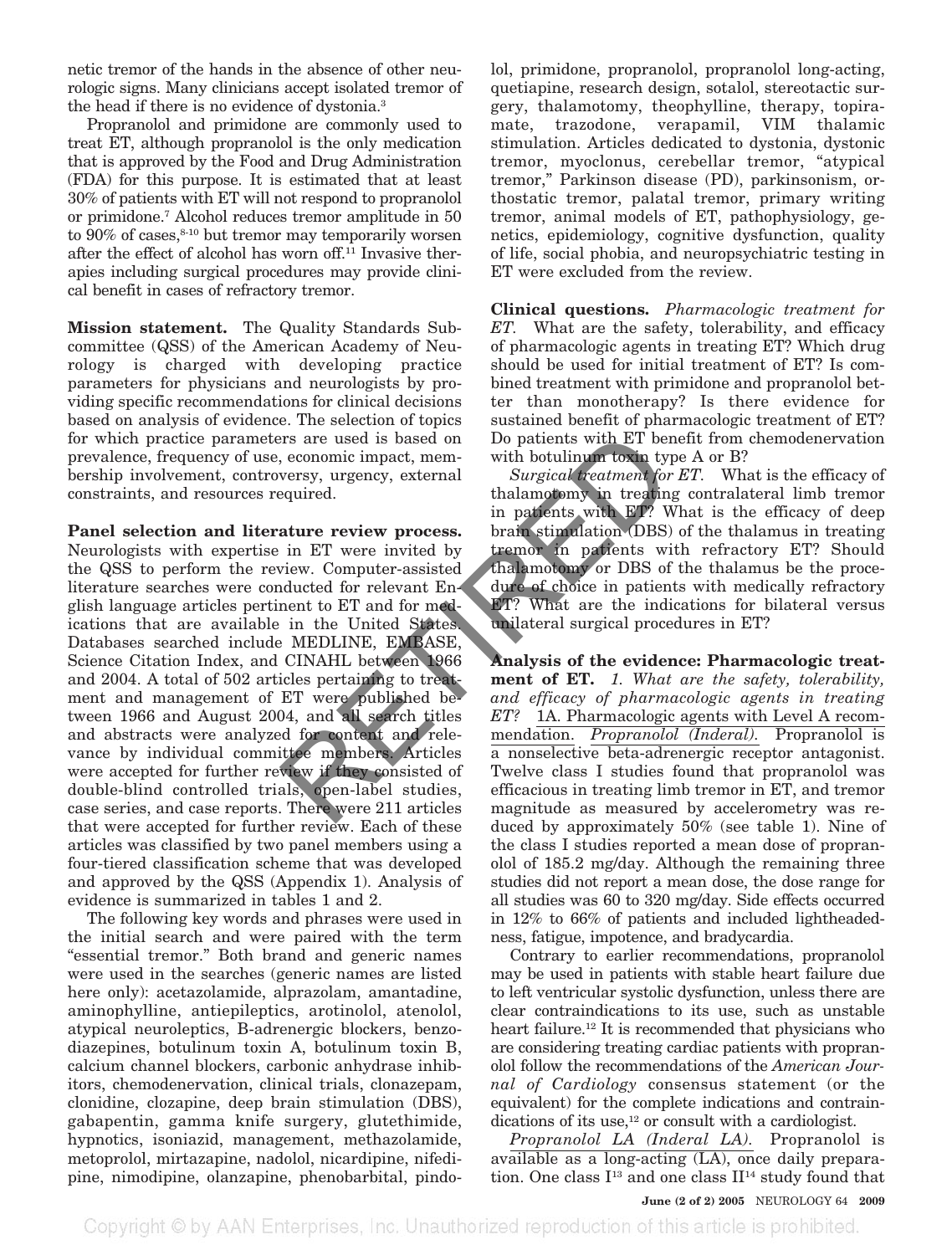|  |  | <b>Table 1</b> Oral pharmacologic agents in the treatment of essential tremor |  |  |  |  |  |
|--|--|-------------------------------------------------------------------------------|--|--|--|--|--|
|--|--|-------------------------------------------------------------------------------|--|--|--|--|--|

| Intervention                                           | Level of<br>evidence | No. of<br>studies | Cohort<br>size | Dose                     | Adverse events severity*                                                                                                                                                                  | Magnitude of effect                                                                                                                                                                           |
|--------------------------------------------------------|----------------------|-------------------|----------------|--------------------------|-------------------------------------------------------------------------------------------------------------------------------------------------------------------------------------------|-----------------------------------------------------------------------------------------------------------------------------------------------------------------------------------------------|
| Primidone<br>(Mysoline)                                | Α                    | 12                | 218            |                          | Up to 750 mg/d Mild-moderate (sedation, drowsiness,<br>fatigue, nausea, giddiness,<br>vomiting, ataxia, malaise,<br>dizziness, unsteadiness, confusion,<br>vertigo, acute toxic reaction) | 50% Mean improvement by CRS and<br>accelerometry                                                                                                                                              |
| Propranolol (Inderal)                                  | А                    | 32                | 533            | $60 - 800$ mg/d          | Mild to moderate (reduced arterial<br>pressure, reduced pulse rate,<br>tachycardia, bradycardia,<br>impotency, drowsiness, exertional<br>dyspnea, confusion, headache,<br>dizziness)      | 50% Mean improvement by CRS and<br>accelerometry                                                                                                                                              |
| Propranolol LA<br>(Inderal LA)                         | Α                    | $\overline{2}$    | 33             | $80 - 320$ mg/d          | Mild (skin eruption, transient<br>dizziness)                                                                                                                                              | 30–38% Improvement by<br>accelerometry                                                                                                                                                        |
| Alprazolam (Xanax)                                     | B                    | $\overline{2}$    | 46             | $0.125 - 3$ mg/d         | Mild (fatigue, sedation; potential for<br>abuse)                                                                                                                                          | 25-34% Mean improvement in CRS<br>compared to baseline                                                                                                                                        |
| Atenolol (Tenormin)                                    | B                    | 5                 | 79             | $50 - 150$ mg/d          | Mild-moderate (lightheadedness,<br>nausea, cough, dry mouth,<br>sleepiness)                                                                                                               | 25% Mean improvement by CRS and<br>37% Mean improvement by<br>accelerometry compared to<br>baseline                                                                                           |
| Gabapentin<br>(Neurontin)<br>monotherapy               | B                    | 3                 | 61             | $1,200 - 1,800$<br>mg/d  | Mild (lethargy, fatigue, decreased<br>libido, dizziness, nervousness,<br>shortness of breath)                                                                                             | 77% Improvement by accelerometry<br>and<br>33% Improvement by CRS compared<br>to baseline                                                                                                     |
| Sotalol (Sotacor)                                      | B                    | 3                 | 50             | $75 - 200$ mg/d          | Mild (decreased alertness)                                                                                                                                                                | 28% Mean improvement by CRS<br>compared to baseline                                                                                                                                           |
| Topiramate<br>(Topamax)                                | B                    | 5                 | 335            | Up to $400 \text{ mg/d}$ | Mild (appetite suppression, weight<br>loss, paresthesias, anorexia,<br>concentration difficulties)                                                                                        | 22–37% Mean improvement in CRS<br>compared to baseline                                                                                                                                        |
| Clonazepam<br>(Klonopin)                               | $\mathbf C$          | 3                 | 44             | $0.5 - 6$ mg/d           | Mild-moderate drowsiness                                                                                                                                                                  | 71% Mean improvement by<br>accelerometry and 26-57%<br>improvement in CRS compared to<br>baseline                                                                                             |
| Clozapine (Clozaril)                                   | C                    | $\boldsymbol{2}$  | 27             | $6-75$ mg/d              | Mild (sedation); Severe (potential<br>agranulocytosis)                                                                                                                                    | 45% Mean improvement by<br>accelerometry                                                                                                                                                      |
| Nadolol (Corgard)                                      | $\mathbf C$          | $\mathbf{1}$      | 10             | 120-240 mg/d             | None                                                                                                                                                                                      | 60 to 70% Improvement by<br>accelerometry in patients who had<br>previously responded to<br>propranolol                                                                                       |
| Nimodipine<br>(Nimotop)                                | $\mathbf C$          | $\mathbf{1}$      | 16             | $120$ mg/d               | Mild (headache, heartburn)                                                                                                                                                                | 53% Improvement by accelerometry<br>and<br>45% Improvement in CRS compared<br>to baseline                                                                                                     |
| Botulinum toxin A in the treatment of essential tremor |                      |                   |                |                          |                                                                                                                                                                                           |                                                                                                                                                                                               |
| Botulinum toxin A<br>(hand tremor)                     | C                    | 6                 | 206            | 50-100 U/arm             | Moderate (hand and finger<br>weakness, reduced grip strength,<br>pain at injection site, stiffness,<br>cramping, hematoma,<br>paresthesias)                                               | 20% Improvement in CRS for low<br>and high-dose BTX for postural<br>tremor at 6, 12, and 16 weeks, and<br>27% improvement in kinetic<br>tremor at 6 weeks (only significant<br>scores listed) |
| Botulinum toxin A<br>(head tremor)                     | $\mathbf C$          | 3                 | 53             | $40 - 400$ U             | Mild-moderate (neck weakness, post-<br>injection pain)                                                                                                                                    | 67% Improvement by accelerometry,<br>Moderate to Marked improvement<br>by CRS, but did not differ from<br>placebo                                                                             |
| Botulinum toxin A<br>(voice tremor)                    | C                    | 3                 | 25             | $0.6 - 15$ U             | Mild-moderate (breathiness, weak<br>voice, swallowing difficulty)                                                                                                                         | 22% Improvement with unilateral<br>injection,<br>30% with bilateral injection,<br>67% Improvement in self-report                                                                              |

\* Adverse events severity: mild somewhat bothersome; moderate very bothersome; severe potentially harmful to patients.

 $CRS = Clinical Rating Scale.$ 

propranolol LA provides effective tremor suppression in ET. In these studies, propranolol LA provided the same therapeutic response as conventional propranolol. Eighty-seven percent of patients in one study preferred propranolol LA to propranolol for ease of administration.14

*Primidone (Mysoline).* Primidone is an anticonvulsant that is metabolized to phenylethylmalonamide (PEMA) and phenobarbital. There were 12

articles that examined the efficacy of primidone in treating ET  $(n = 218)$ . Four class I studies found that primidone effectively reduced limb tremor in ET, using doses from 50 to 1,000 mg/day. Only three studies provided mean doses of primidone, which averaged 481.7 mg/day. The mean reduction in tremor magnitude by accelerometry was approximately 50%. Primidone was associated with a moderate to high frequency of adverse events that were more se-

#### **2010** NEUROLOGY 64 **June (2 of 2) 2005**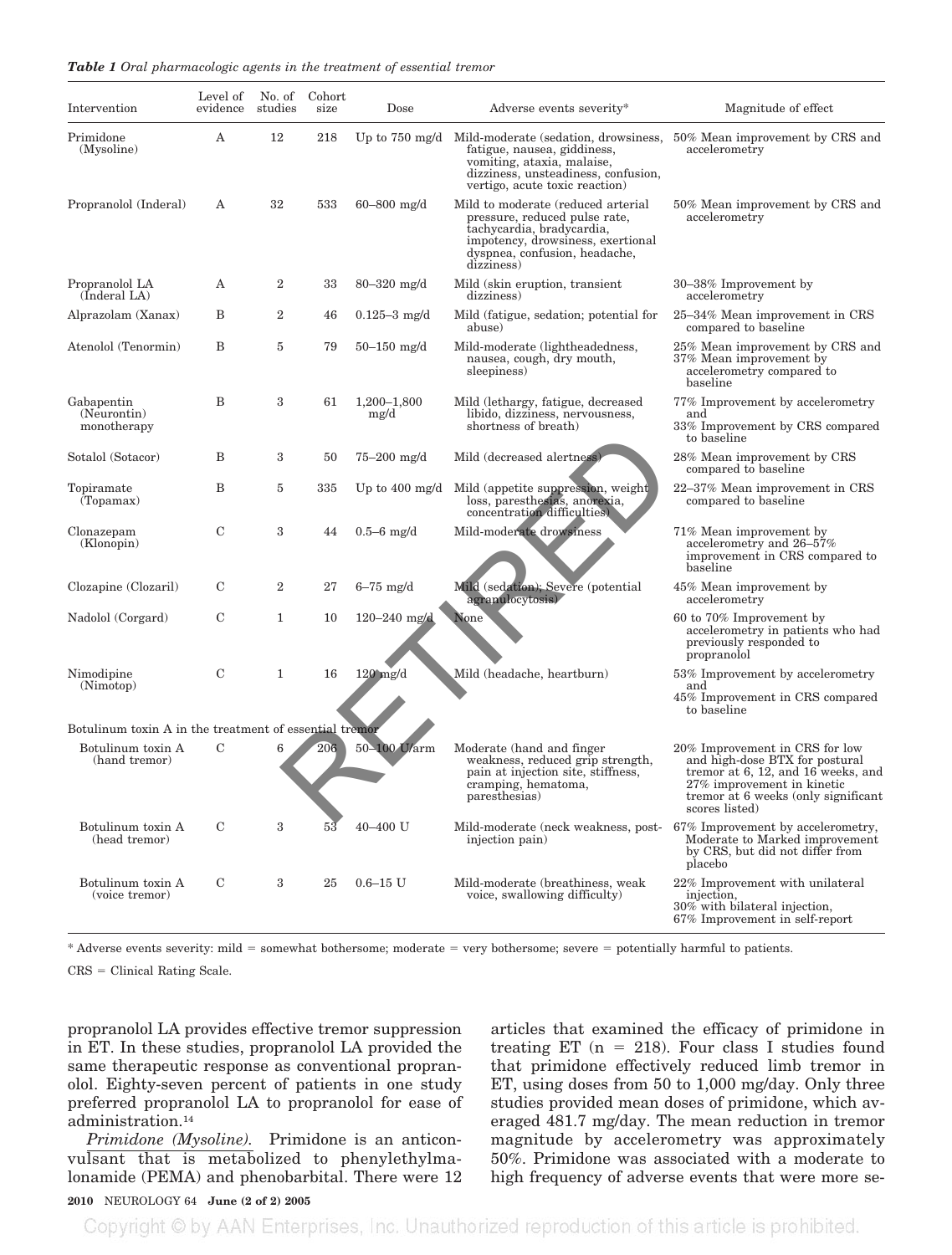|  |  |  |  |  |  |  |  | <b>Table 2</b> Nonpharmacologic agents in the treatment of essential tremor |  |  |  |
|--|--|--|--|--|--|--|--|-----------------------------------------------------------------------------|--|--|--|
|--|--|--|--|--|--|--|--|-----------------------------------------------------------------------------|--|--|--|

| Drug                                                                                                                                                                                                                                                                                                                                        | Level of<br>evidence | No. of<br>studies | Cohort<br>size | Adverse events severity*                                                                                                                                                                                                                                                                                                                                      | Magnitude of effect                        |
|---------------------------------------------------------------------------------------------------------------------------------------------------------------------------------------------------------------------------------------------------------------------------------------------------------------------------------------------|----------------------|-------------------|----------------|---------------------------------------------------------------------------------------------------------------------------------------------------------------------------------------------------------------------------------------------------------------------------------------------------------------------------------------------------------------|--------------------------------------------|
| Chronic thalamic DBS<br>(hand)                                                                                                                                                                                                                                                                                                              | C                    | 24                | 398            | Mild to severe (dysarthria, dysequilibrium,<br>paresthesias, weakness, headache, intracranial<br>hemorrhage, subdural hemorrhage, lead<br>dislodgement, ischemic changes, generalized<br>motor seizures, decreased verbal fluency)                                                                                                                            | 60% to 90% Improvement<br>in CRS           |
| Thalamotomy                                                                                                                                                                                                                                                                                                                                 | $\mathbf C$          | 8                 | 181            | Mild to severe (hemiparesis, transient problems<br>with speech and motor function, dysarthria,<br>verbal or cognitive deficit, weakness, confusion,<br>somnolence, facial paresis)                                                                                                                                                                            | 55% to 90% Improvement<br>in tremor by CRS |
| Gamma knife surgery                                                                                                                                                                                                                                                                                                                         | U                    | $\boldsymbol{2}$  | 61             | Mild to severe (transient arm weakness, numbness<br>in the contralateral arm, dysarthria, increased<br>action tremor, dystonia of the contralateral<br>upper and lower limbs, choreoathetosis); case<br>report documented delayed side effects                                                                                                                | 70% to 85% Improvement<br>in CRS           |
| Chronic thalamic DBS<br>(head)                                                                                                                                                                                                                                                                                                              | U                    | 3                 | 72             | Mild to severe (dysarthria, dysequilibrium,<br>paresthesias, weakness, headache, weakness,<br>intracranial hemorrhage, subdural hemorrhage,<br>microthalamotomy effect, lead dislodgement, is-<br>chemic changes, generalized motor seizures,<br>decreased verbal fluency)                                                                                    | N/A                                        |
| Chronic thalamic DBS<br>(voice)                                                                                                                                                                                                                                                                                                             | U                    | $\mathbf{1}$      | 7              | Mild to severe (dysarthria, dysequilibrium,<br>paresthesias, weakness, headache, weakness,<br>intracranial hemorrhage, subdural hemorrhage,<br>microthalamotomy effect, lead dislodgement, is-<br>chemic changes, generalized motor seizures,<br>decreased verbal fluency).                                                                                   | N/A                                        |
| Unilateral vs bilateral<br>DBS (hand)                                                                                                                                                                                                                                                                                                       | U                    | $\mathbf{1}$      | 13             | More frequent side effects with bilateral surgery                                                                                                                                                                                                                                                                                                             | N/A                                        |
|                                                                                                                                                                                                                                                                                                                                             |                      |                   |                | * Adverse events severity: mild = somewhat bothersome; moderate = very bothersome; severe = potentially harmful to patients.                                                                                                                                                                                                                                  |                                            |
| $DBS = deep brain stimulation; CRS = Clinical Rating Scale.$                                                                                                                                                                                                                                                                                |                      |                   |                |                                                                                                                                                                                                                                                                                                                                                               |                                            |
| vere at treatment initiation. These included seda-<br>tion, drowsiness, fatigue, nausea, vomiting, ataxia,<br>malaise, dizziness, unsteadiness, confusion, vertigo,<br>and an acute toxic reaction. One class I study $(n =$<br>40) found that the use of a very low initial dose of<br>primidone (7.5 mg/day) and slow titration (increas- | $00$ 1 $11$          |                   |                | ficacy of primidone and propranolol in reducing ET.<br>One prospective, double-blind, randomized, placebo-<br>controlled crossover study compared the effects of<br>propranolol (maximum dose 40 mg three times a<br>day), primidone (maximum dose 250 mg three times<br>a day), and placebo in 14 patients with ET. <sup>17</sup> Both<br>$\sim$ 0.04 $\sim$ |                                            |

vere at treatment initiation. These included sedation, drowsiness, fatigue, nausea, vomiting, ataxia, malaise, dizziness, unsteadiness, confusion, vertigo, and an acute toxic reaction. One class I study  $(n =$ 40) found that the use of a very low initial dose of primidone (7.5 mg/day) and slow titration (increasing by 7.5 mg/day for 20 days) did not improve primidone tolerability.<sup>15</sup> One class III study  $(n = 113)$ evaluated the use of primidone at low doses (250 mg/day) compared to high doses (750 mg/day) in a double-blind study using a clinical rating scale,<sup>16</sup> and there were no significant differences in tremor evaluations between the two groups.

*Conclusions.* Prospective, randomized clinical trials indicate that propranolol, propranolol LA, and primidone reduce limb tremor in ET. Magnitudes of effect of primidone and propranolol were approximately similar. Limited data indicate that propranolol LA is as effective as standard propranolol for reducing tremor.

*Recommendations.* Propranolol, propranolol LA, or primidone should be offered to patients who desire treatment for limb tremor in ET, depending on concurrent medical conditions and potential side effects (Level A).

1Ai. Which drug should be used for initial treatment of ET? Three studies compared the initial efficacy of primidone and propranolol in reducing ET. One prospective, double-blind, randomized, placebocontrolled crossover study compared the effects of propranolol (maximum dose 40 mg three times a day), primidone (maximum dose 250 mg three times a day), and placebo in 14 patients with ET.17 Both propranolol ( $p < 0.01$ ) and primidone ( $p < 0.01$ ) significantly reduced limb tremor from baseline and as compared to placebo. Nine of the 14 patients preferred primidone to propranolol, but primidone caused more bothersome side effects including malaise, dizziness, and unsteadiness at the initial dose of 62.5 mg/day (class II). Another 4-week prospective, patient-blinded, placebo-controlled study in 13 patients with ET compared the effects of placebo, propranolol 20 mg three times a day, and primidone 250 mg three times a day.18 Both primidone and propranolol significantly reduced tremor, whereas placebo had no effect. There was equivalent reduction in tremor magnitude after 1 week of propranolol treatment and 2 weeks of primidone treatment (class III).

The acute and chronic effects of propranolol and primidone for the treatment of ET were also examined in a 1-year, randomized, open label trial.7 Twenty-five patients received long-acting propranolol, starting with 80 mg/day and increasing to 160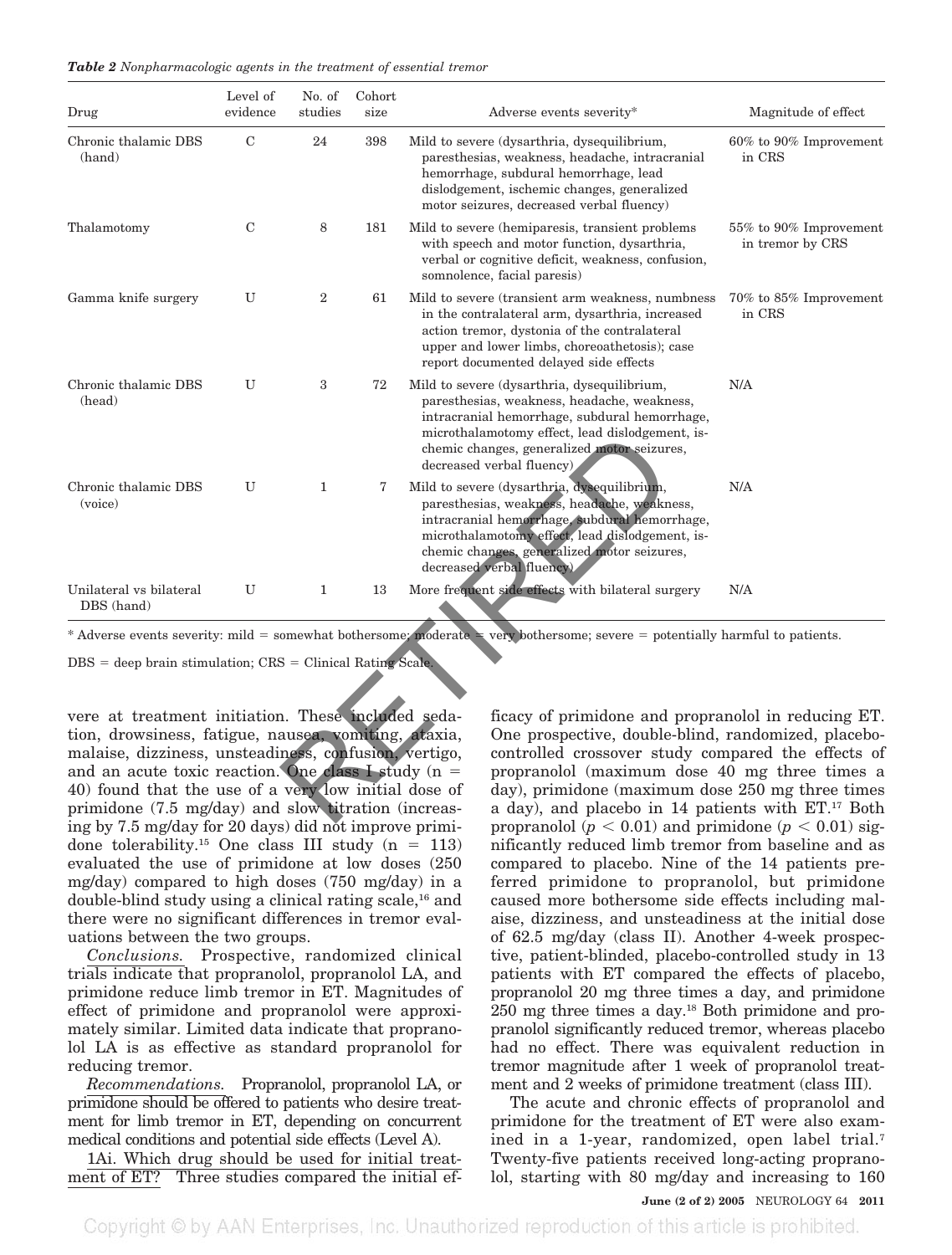mg/day as necessary. Twenty-five patients received primidone 50 mg at night, increasing to 250 mg at night as necessary. Patients were evaluated at 3-month intervals using self-evaluation forms, writing samples, a clinical tremor scale, and accelerometry. Propranolol had no measurable benefit in 7 of 23 patients (30%). Four additional patients discontinued the drug due to side effects including fatigue, impotence, and bradycardia. Primidone was without benefit in 7 of 22 (32%) patients. Transient acute side effects occurred in eight patients taking primidone and included nausea, ataxia, dizziness, sedation, and confusion. The investigators concluded that propranolol and primidone are efficacious long-term treatments for some patients with ET, but acute adverse reactions with primidone and chronic side effects with propranolol limit effectiveness (class III).

*Conclusions.* Primidone and propranolol have similar efficacy when used as initial therapy to treat limb tremor in ET.

*Recommendations.* Either primidone or propran $olo$  may be used as initial therapy to treat limb tremor in ET (Level B).

1B. Pharmacologic agents with Level B recommendation. *Alprazolam (Xanax).* Alprazolam is a short-acting benzodiazepine. One class I study<sup>19</sup> and one class II study20 that used clinical rating scales found that alprazolam reduced limb tremor (25% to 34% improvement in clinical ratings compared to placebo) in doses of 0.125 to 3 mg/day. Side effects ranged from none to 50% in these studies and included mild sedation and fatigue. Alprazolam is probably efficacious in treating ET, but its use is recommended with caution due to its abuse potential.21 For primidone or proprameters of limit in the same of limit in the same of limit in the same of limit in the same of limit in the same of the same of the same of the same of the deal initial rating scales and patients wit

*Atenolol (Tenormin).* Atenolol is a selective beta-1-adrenoreceptor antagonist with low lipid solubility. Limited data indicate that atenolol has anti-tremor efficacy in patients with ET. However, in one study, atenolol had a lower magnitude of effect than sotalol and propranolol.22 Doses of atenolol ranged from 50 to 150 mg/day. Adverse events were mild and consisted of lightheadedness, nausea, cough, dry mouth, and sleepiness.

*Gabapentin (Neurontin) (monotherapy).* Gabapentin is an anticonvulsant with a structure similar to gamma-aminobutyric acid (GABA) and is approved as adjunctive therapy for partial seizures. One class I study found that gabapentin reduced tremor when used as monotherapy in doses of 1,200 mg/day ( $n = 16$ ), with a 77% improvement in tremor as measured by accelerometry at day 15.23

*Sotalol (Sotacor).* Sotalol is a nonselective betaadrenergic receptor antagonist. In one study, sotalol effectively reduced tremor compared to placebo as measured by both subjective and objective assessments<sup>24</sup> (class I).

*Topiramate (Topamax).* Topiramate is an anticonvulsant that blocks sodium channels and potentiates GABA activity. Three class II studies<sup>25-27</sup> and one class IV study28 found that topiramate in doses

up to 400 mg/day reduced tremor. One double-blind, placebo-controlled trial28 in 62 patients with ET reported an 18% to 23% improvement in clinical rating scales with topiramate use, compared to 0 to 1% in patients taking placebo. The drop-out rate was approximately 40% due to appetite suppression, weight loss, paresthesias, anorexia, and concentration difficulties.

*Propranolol (head tremor).* One class I study of 18 patients with ET demonstrated that propranolol reduced head tremor amplitude by about 50% as measured by accelerometry.29 Conversely, one class II (n = 9)<sup>30</sup> and one class III study (n = 9)<sup>31</sup> failed to find reduction in head tremor using propranolol.

*Conclusions.* Alprazolam, atenolol, gabapentin (monotherapy), sotalol, and topiramate probably reduce limb tremor associated with ET. Propranolol probably reduces head tremor in ET, but data are limited.

*Recommendations.* Atenolol, gabapentin (monotherapy), sotalol, and topiramate should be considered as treatment of limb tremor associated with ET (Level B). Alprazolam is recommended with caution due to its abuse potential (Level B). Propranolol should be considered as treatment of head tremor in patients with ET (Level B).

1C. Pharmacologic agents with Level C recommendation. *Clonazepam (Klonopin).* Clonazepam, a benzodiazepine, significantly reduced kinetic tremor in 14 patients in one class II study using doses ranging from 0.5 to 6 mg/day.32 Clonazepam had little efficacy in a class III study of 15 patients taking 0.5 to 4 mg/day, and there was a 40% completion rate due to drowsiness.33 The use of clonazepam is recommended with caution due to its abuse potential and possible withdrawal symptoms following abrupt discontinuance.34

*Clozapine (Clozaril).* Clozapine is an atypical neuroleptic with minimal extrapyramidal side effects. Two studies found that clozapine reduced ET in doses of 6 to 75 mg/day.35,36 In one class II study, 87% of patients had at least a 50% reduction in tremor as measured by clinical tremor rating scales,<sup>35</sup> and there was approximately a 45% reduction in tremor amplitude as measured by accelerometry acutely.36 Sedation decreased "markedly" after 6 to 7 weeks in 12 of 13 patients in this study. None of the patients in either study experienced agranulocytosis.

*Nadolol (Corgard).* Nadolol is a beta-adrenergic receptor blocking agent and an antihypertensive agent. One class II study in 10 patients with ET found that nadolol, in doses of 120 or 240 mg/day, reduced tremor in a double-blind, placebo-controlled trial using accelerometry.37 However, only patients who had previously responded to propranolol experienced significant tremor reduction from nadolol. There were no statistical differences between the groups taking either dose, and no adverse reactions were reported.

*Nimodipine (Nimotop).* Nimodipine, a calcium channel blocker, at a dose of 30 mg four times daily

#### **2012** NEUROLOGY 64 **June (2 of 2) 2005**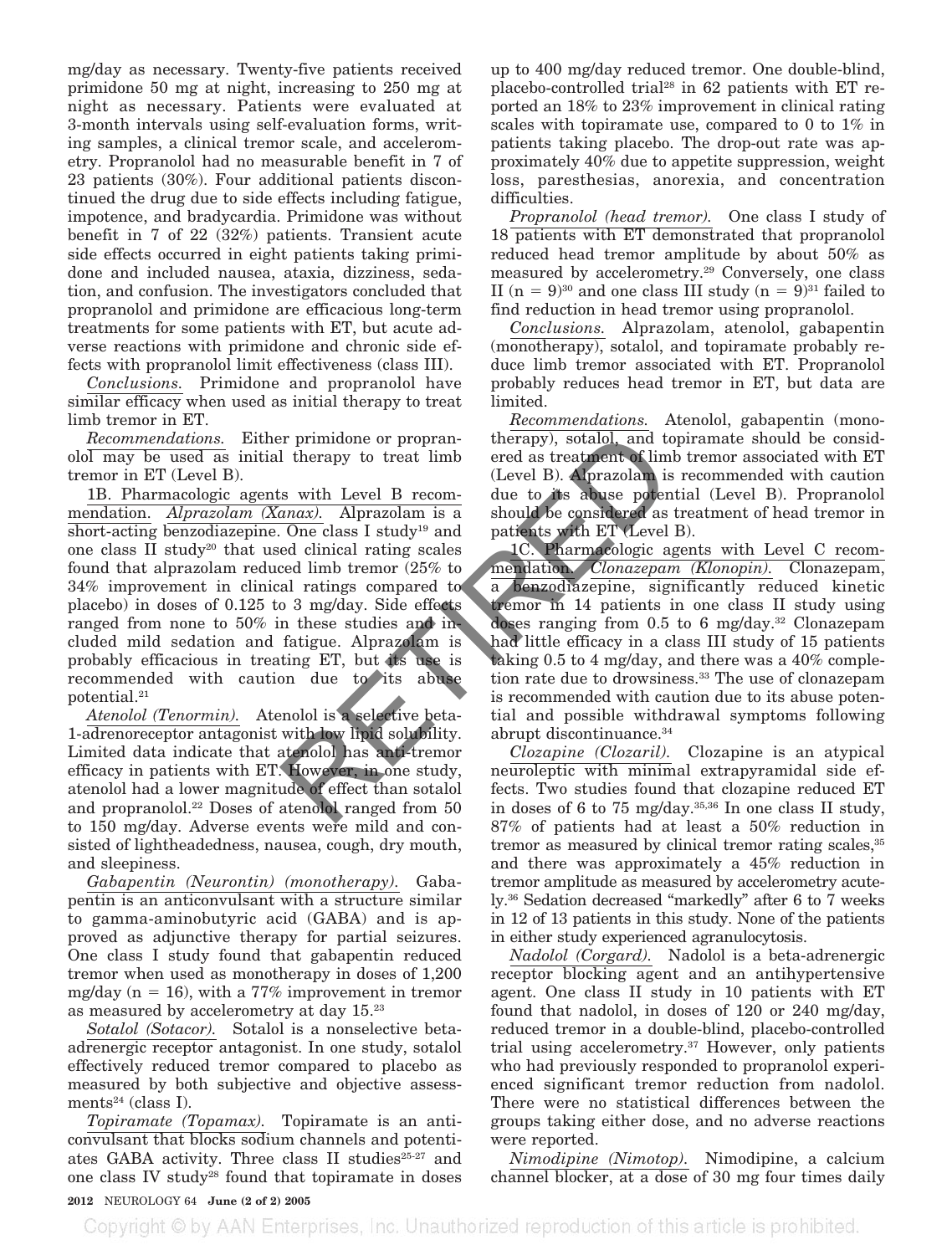reduced tremor amplitude by 53% as measured by accelerometry in one class I study ( $n = 16$ ).<sup>38</sup> Fifteen of 16 patients completed the study, and eight patients improved.

*Conclusions.* Clonazepam, clozapine, nadolol, and nimodipine possibly reduce limb tremor associated with ET.

*Recommendations.* Nadolol and nimodipine may be considered when treating limb tremor in patients with ET (Level C). Clonazepam should be used with caution due to its abuse potential and possible withdrawal symptoms (Level C). Clozapine is recommended only for refractory cases of limb tremor in ET due to the risk of agranulocytosis (Level C).

1D. Pharmacologic agents with recommendations against use (Level A). *Trazodone (Desyrel).* Two class I studies  $(n = 24)$  found that trazodone, a serotoninergic agonist, did not significantly alter postural or kinetic tremor as measured by clinical scores.39,40

*Conclusions.* Trazodone is ineffective in reducing limb tremor associated with ET.

*Recommendations.* Trazodone is not recommended for treatment of limb tremor in ET (Level A).

1E. Pharmacologic agents with recommendations against use (Level B). *Acetazolamide (Diamox).* Acetazolamide is a carbonic anhydrase inhibitor. One class I study evaluated the efficacy of acetazolamide in reducing ET compared to placebo (n 19).19 Acetazolamide in doses ranging from 62.5 to 750 mg/day use did not result in significant tremor reduction. Another class IV, open-label study found that acetazolamide (in doses up to 500 mg/day) reduced tremor severity, but did not improve patient self-assessment or motor task scale.<sup>41</sup> is ineffective in reducing<br>
ET.<br>
codone is not recommendations. Infedipine, and verapant<br>
treatment of limb tremor<br>
treatment of limb tremor<br>
treatment of limb tremor<br>
treatment of limb tremor<br>
treatment of limb tremor<br>
t

*Isoniazid (Laniazid, Nydrazid).* Isoniazid is an antibacterial agent that is used to treat tuberculosis. One class II study randomized 11 patients with ET to isoniazid (doses up to 1,200 mg/day) or placebo over a 4-week period.42 Only 2 of 11 patients had objective or subjective response to isoniazid.

*Pindolol (Visken)*. Pindolol is a beta-blocker and an antihypertensive agent. One class I study found that pindolol 15 mg/day  $(n = 24)$  did not reduce tremor amplitude or frequency compared to baseline as measured by accelerometry.43

*Conclusions.* Acetazolamide, isoniazid, and pindolol probably do not reduce limb tremor associated with ET.

*Recommendations.* Acetazolamide, isoniazid, and pindolol are not recommended for treatment of limb tremor in ET (Level B).

1F. Pharmacologic agents with recommendations against use (Level C). *Methazolamide (Neptazane).* Methazolamide is a carbonic anhydrase inhibitor that is used to treat ocular conditions such as glaucoma.44 One class II study evaluating the use of methazolamide in doses of 50 to 300 mg/day did not find a reduction in tremor compared to placebo using patient self-assessment, tremor severity scales, and accelerometry.45

*Mirtazapine (Remeron).* Mirtazapine is an antidepressant that acts as an  $\alpha$ -2-receptor antagonist and selective blocker of postsynaptic 5HT2 and 5HT3 receptors.46 One class II study evaluated the safety and tolerability of mirtazapine in 17 patients with ET and found no significant improvement with mirtazapine use.<sup>47</sup>

*Nifedipine (Adalat, Procardia).* Nifedipine is a calcium channel blocker and an antihypertensive. One class II study found that nifedipine 10 mg/day as a single dose increased tremor by 71% as measured by accelerometry.<sup>48</sup>

*Verapamil (Calan).* Verapamil is an antihypertensive agent that acts as a calcium ion influx inhibitor. One class II study found that a single 80 mg dose of verapamil taken orally did not alter tremor activity in patients with ET.48

*Conclusions.* Methazolamide, mirtazapine, nifedipine, and verapamil probably do not reduce limb tremor in ET.

*Recommendations.* Methazolamide, mirtazapine, nifedipine, and verapamil are not recommended for treatment of limb tremor in ET (Level C).

1G. Pharmacologic agents with level U recommendation. There are several additional drugs listed in table 1 that may reduce tremor. However, the studies were too small to make a recommendation, or the results were conflicting, resulting in a Level U recommendation.

*Amantadine (Symmetrel).* Amantadine is an antiviral and antiparkinsonian agent. One class III study found that amantadine 100 mg twice daily given to six patients with ET for a 1-month period did not reduce tremor amplitude or frequency.49

*Clonidine (Catapres).* Clonidine is an  $\alpha_2$ adrenergic agonist that is used as an antihypertensive agent. Two class II studies<sup>50,51</sup> found that clonidine effectively reduced tremor magnitude in patients with ET, although one class II study found that tremor was not significantly altered by clonidine therapy.52

*Gabapentin (Neurontin) (adjunct therapy).* Two class II studies ( $n = 45$ )<sup>53,54</sup> reported little or modest benefit when gabapentin was used as adjunctive therapy in doses of 1,800 and 3,600 mg/day. One study found no significant changes in clinical rating scale scores,<sup>54</sup> while the other study found a  $42\%$ improvement from gabapentin and a 28% improvement from placebo.<sup>53</sup> There was a 12% reduction in tremor with gabapentin by accelerometry, but this was not significant.<sup>53</sup>

*Glutethimide (Doriden).* Glutethimide is a nonbarbiturate sedative agent that reduced ET by class IV data only.55

*L-Tryptophan/Pyridoxine.* L-Tryptophan is an amino acid precursor of tryptamine and serotonin, and pyridoxine is a coenzyme for dopa decarboxylase. One case series demonstrated that l-tryptophan/ pyridoxine failed to improve tremor in 2 patients with ET.<sup>56</sup>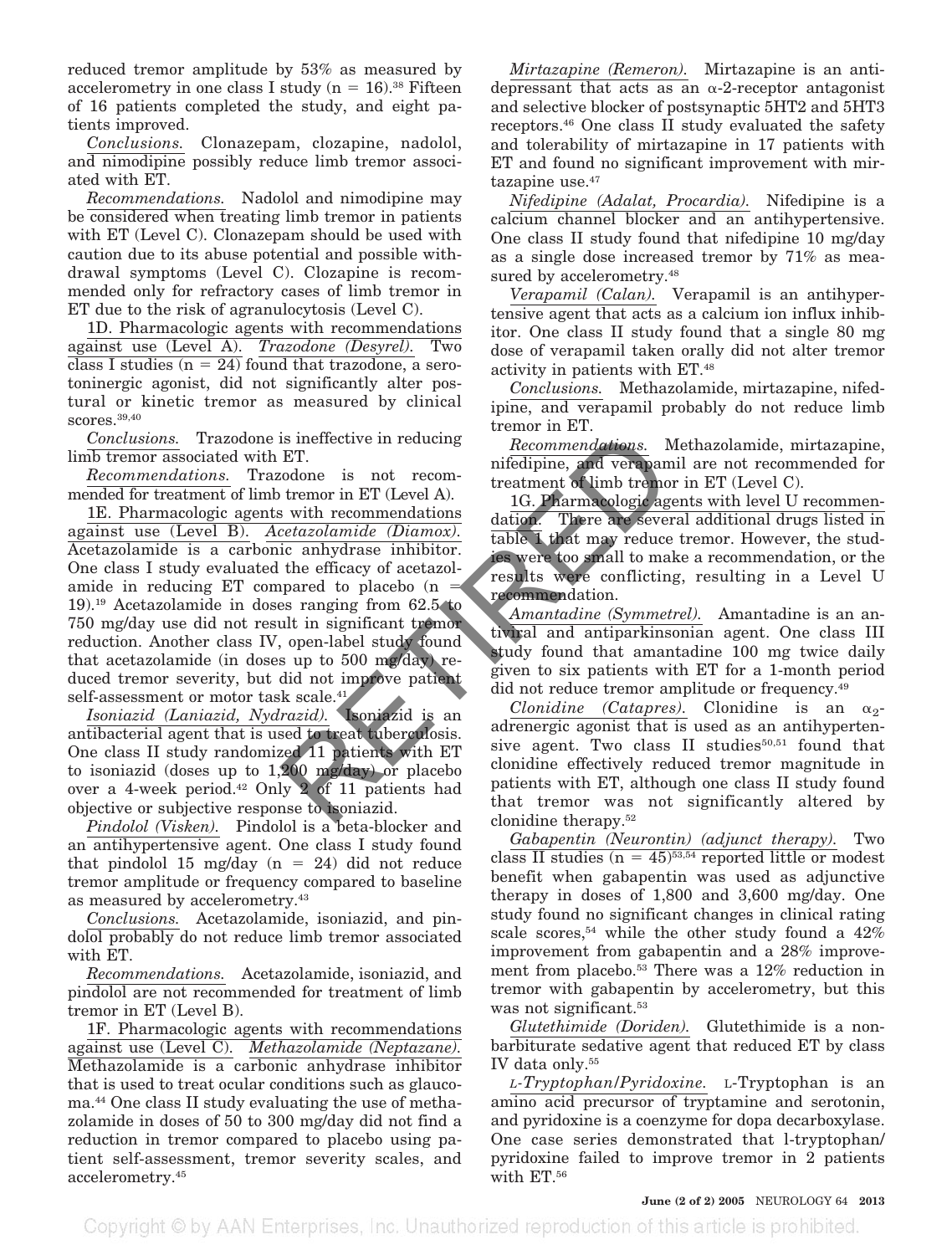*Metoprolol (Lopressor, Toprol).* Metoprolol is a beta-1-adrenoreceptor antagonist, and the evidence regarding its anti-tremor efficacy is conflicting. One class I study showed that a single dose of 150 mg metoprolol improved tremor.57 However, one class I study found that metoprolol was ineffective for the management of limb tremor in ET when used in doses of 150 and 300 mg/day for 2 to 4 weeks.<sup>58</sup>

*Nicardipine (Cardene).* Nicardipine is a calcium channel blocker and an antihypertensive agent. One class II study found that nicardipine over a 4-week period did not reduce tremor significantly, while a single 30 mg dose produced significant reductions in tremor amplitude compared to baseline and placebo.59

*Olanzapine (Zyprexa).* The atypical antipsychotic medication olanzapine reduced tremor in a class IV study using a mean dose of  $14.87$  mg/day.<sup>60</sup> Twenty percent of patients reported sedation, and several patients reported weight gain.

*Phenobarbital (Luminal).* Phenobarbital is an anticonvulsant and a sedative. One class II study  $(n = 17)$  that evaluated the anti-tremor effect of phenobarbital compared to propranolol and placebo found that while phenobarbital was better than placebo when tremor was measured with accelerometry but not with a clinical rating scale.<sup>61</sup> Another class I study  $(n = 16)$  found that phenobarbital (mean dose  $136 \pm 25$  mg/day) was no better than placebo.<sup>62</sup>

*Quetiapine (Seroquel).* Quetiapine is an atypical antipsychotic agent. One class IV study  $(n = 10)$ evaluated the safety and tolerability of quetiapine (up to 75 mg/day) as monotherapy in ET over a  $6$ -week period.63 Patients were evaluated with a clinical rating scale. Six patients completed the study, and the mean tolerated dose of quetiapine was 60 mg  $\pm$  21.08 (range 25 to 75 mg). The most common side effect was somnolence. No statistical differences were noted pre- and post-treatment.

*Theophylline (Theo-dur).* Theophylline is a xanthine derivative bronchodilator that can induce tremor.64,65 However, several studies have demonstrated that theophylline in low doses may improve ET.<sup>66,67</sup> In one double-blind, crossover study, patients who were given a single oral dose of theophylline had no significant change in tremor for the following 24 hours.66 However, tremor was significantly improved after 4 weeks of treatment with theophylline 300 mg/ day as measured by clinical rating scales. In another double-blind trial, patients were given placebo, propranolol 80 mg/day, or theophylline 150 mg/day for 4 weeks.67 No reduction in tremor was noted in patients taking theophylline until the end of the second week of treatment. Both propranolol and theophylline reduced tremor at study endpoint compared to baseline. No adverse events were reported with theophylline use.

*Conclusions.* There are insufficient or conflicting data regarding the use of amantadine, clonidine, gabapentin (adjunct therapy), glutethimide, L-tryptophan/pyridoxine, metoprolol, nicardipine, olanzapine, phenobarbital, quetiapine, and theophylline to treat limb tremor associated with ET.

*Recommendations.* There is insufficient evidence to make recommendations regarding the use of amantadine, clonidine, gabapentin (adjunct therapy), glutethimide, L-tryptophan/pyridoxine, metoprolol, nicardipine, olanzapine, phenobarbital, quetiapine, and theophylline in the treatment of limb tremor in ET (Level U).

*2. In patients with ET, is combined treatment with primidone and propranolol superior to monotherapy?* Several studies have addressed this question, but none employed double-blind, randomized methodology. One study (class II) found that the addition of primidone 50 to 1,000 mg/day to propranolol reduced tremor amplitude more than when propranolol was used alone.<sup>68</sup> Propranolol monotherapy at the maximum effective dose (average dose 260 mg/day) reduced tremor amplitude a mean of 35%, while the addition of primidone (50 to 1,000 mg/day) decreased tremor by a mean of 60 to 70%. Twelve percent of patients had acute reactions to primidone administration including ataxia and confusion. Titration was limited in nine patients due to sedation and vertigo. In another study, 18 patients received in random order placebo, primidone (250 mg/day), propranolol (240 mg/day), both drugs, or no drugs (class II). Accelerometric recordings were made of both postural and kinetic tremor. Primidone and propranolol alone were equally efficacious in treating both postural and kinetic tremor. The combined use of primidone and propranolol was more effective than either drug alone for both types of tremor ( $p < 0.05$ ), although the magnitude of this effect was small.<sup>5</sup> From the contract of the magnitude of the main interact of the distance of the set of the set of the set of the set of the set of the set of the set of the set of the set of the set of the set of the set of the set of the

*Conclusions.* The combined use of primidone and propranolol possibly reduces limb tremor in ET more than either drug alone. There was no worsening of adverse events when primidone and propranolol were used in combination.

*Recommendations.* Primidone and propranolol may be used in combination to treat limb tremor when monotherapy does not sufficiently reduce tremor (Level B).

*3. In patients with ET, is there evidence for sustained benefit of pharmacologic treatment?* One trial found that primidone (doses 375 to 750 mg/day) was effective for up to 1 year<sup>69</sup> (class III). In another open label extension study, 18 patients with ET took propranolol for 12 months.<sup>70</sup> Propranolol continued to provide benefit although 5 of 12 patients (42%) required an increased dose at 12 months compared to 3 to 6 months. Eighty-three percent of patients experienced greater than 20% reduction in tremor after 3 to 6 months (using clinical tests such as handwriting and drawing, self-rating of functional disability, and accelerometry) while 66% of patients had their tremor magnitude reduced by more than 20% of their baseline values after 12 months (class III). A third open-label study examined the acute and chronic effects of propranolol and primidone in 50 patients with ET who were randomly assigned to receive either long-acting propranolol (80 to 160 mg/ day) or primidone (50 to 250 mg/day).7 Patients were

**2014** NEUROLOGY 64 **June (2 of 2) 2005**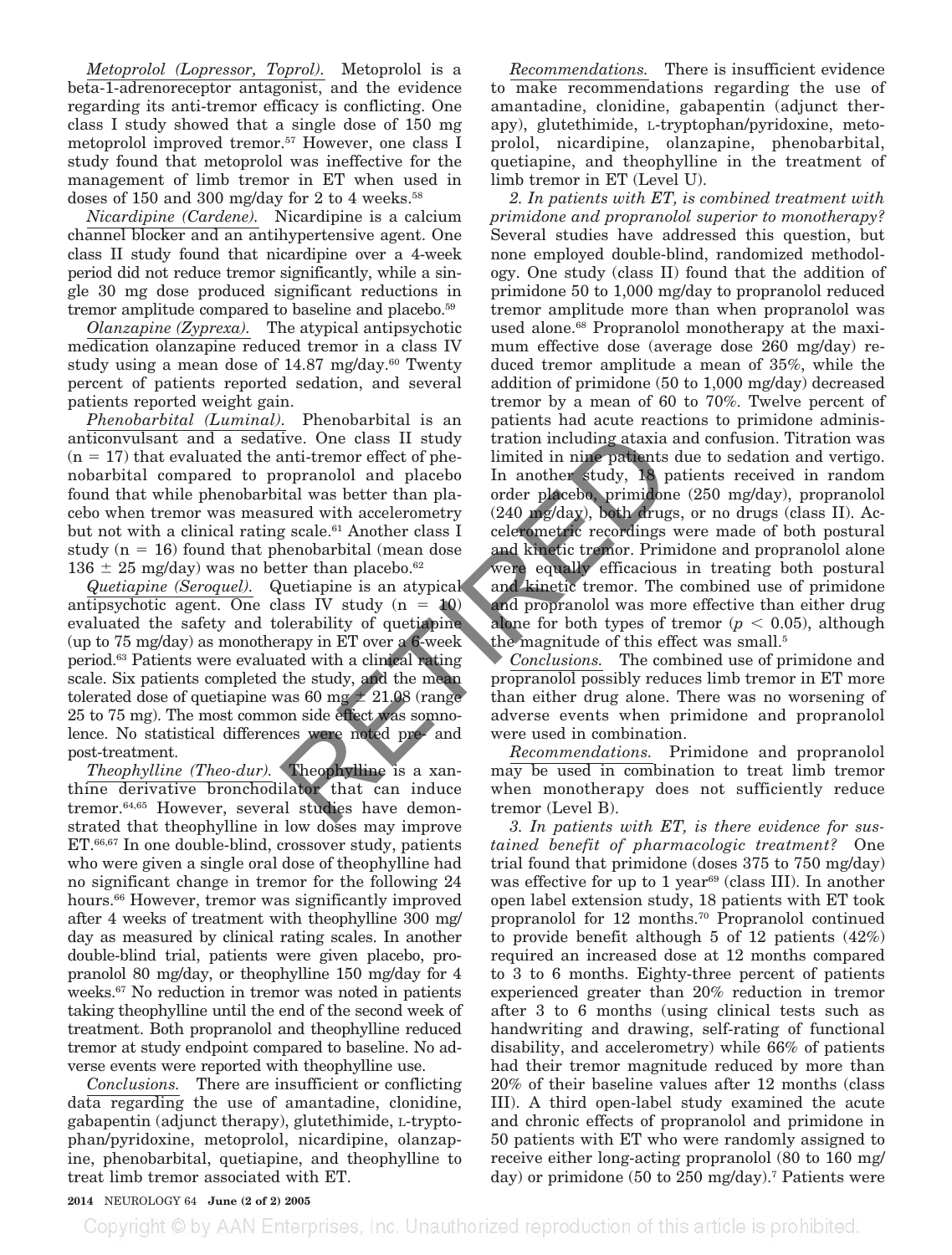evaluated at 1, 3, 6, 9, and 12 months of treatment, and tremor was assessed by rating scales and accelerometry. Ten of 25 patients (40%) treated with propranolol continued to benefit after 1 year of treatment. In four patients, the dose of propranolol remained the same, while in the other six patients, the dose was increased. At the end of 1 year, propranolol controlled symptoms in 40% of patients with the majority requiring an increase in dosage. Over 50% of patients who were treated with primidone maintained benefit at 1 year. Reduction in clinical benefit occurred in 12.5% of patients treated with propranolol and 13.0% of those taking primidone (class III). Another double-blind study found that both low doses of primidone (250 mg/day) and high doses of primidone (750 mg/day) improved ET for 12 months (class II).<sup>16</sup>

Conclusions. Primidone and propranolol maintain anti-tremor efficacy in the majority of patients for at least 1 year.

Recommendations. The dosages of propranolol and primidone may need to be increased by 12 months of therapy when treating limb tremor in ET (Level C).

*4. Do patients with ET benefit from chemodenervation with botulinum toxin type A or B?* Botulinum toxin (BTX) A has been used to treat hand, head, and voice tremor in ET. Twelve studies evaluated the safety and effectiveness of BTX A in treating ET (6 for limb tremor  $[n = 210]$ , 3 for head tremor  $[n = 62]$ , and 3 for voice tremor  $[n = 25]$ , while there are no studies that evaluated the use of BTX B to treat ET. One class I study randomized 133 patients with ET to receive injections of 50 U or 100 U of BTX into their limbs and demonstrated modest benefit.71 For those patients who received a total of  $50 \text{ U}$  of BTX, 15 U were injected into each of the flexor carpi radialis and ulnaris and 10 U into each of the extensor carpi radialis and ulnaris. For those patients who received a total of 100 U of BTX, 30 U were injected into each of the flexor carpi radialis and ulnaris and 20 U into each of the extensor carpi radialis and ulnaris. Clinical tremor rating scale scores significantly improved from baseline for the low- and highdose groups for postural tremor at 6, 12, and 16 weeks and for kinetic tremor at the 6-week evaluation. Subjective assessments indicated mild improvement for low and high dose groups at 6 weeks, but no change at 12 and 16 weeks. The magnitude of the change in postural tremor was on average less than one point on the rating scale, and kinetic tremor was only reduced at the 6-week evaluation. There was minimal functional improvement, and neither physician nor patient reported any benefit at 12- and 16 week follow-up. Hand weakness was reported in 30% of patients in the low-dose group and in 70% of patients in the high-dose group. Additional side effects included pain at the injection site, stiffness, cramping, hematoma, and paresthesias. These side effects made blinded treatment and evaluation difficult, if not impossible. dosages of propranolol Two class III studies<br>to be increased by 12 evaluated the effects of E<br>ating limb tremor in ET one study, 50% of patien<br>nefit from chemodeneryation in the veck condition<br>in the veck of the veck of t

One class II study that evaluated the use of BTX A to treat head tremor in 10 patients with ET found that there was moderate to marked improvement in clinical rating scales in five patients with BTX injections and in one patient with placebo injections.72 Forty units of BTX were injected into each sternocleidomastoid muscle, and 60 U were injected into each splenius capitis muscle using EMG guidance. Five patients had moderate to marked improvements in subjective ratings scales, compared to three patients who received placebo. However, subjective and clinical rating scale evaluations did not differ significantly between those who received BTX and those who received placebo. Side effects consisted of neck weakness and post-injection pain in most patients. Another open-label study using clinical rating scales and accelerometry found that tremor amplitude changed significantly after BTX injections compared to baseline  $\alpha$  (baseline 0.079, post-treatment 0.0255,  $p < 0.05$ ), and all patients reported subjective improvement.73

Two class III studies using blinded voice analysis evaluated the effects of BTX A on voice tremor.<sup>74,75</sup> In one study, 30% of patients (3 of 10) demonstrated an objective reduction in tremor severity with bilateral injection into the vocal cords, compared to 22% of those who received unilateral injection.<sup>74</sup> Another study  $(n =$ 15) found a 67% self-report of benefit following BTX injections.75 Eighty percent of patients reported breathy, weak voices for 1 to 2 weeks, while 20% had hoarseness and swallowing difficulties for 4 weeks.

Conclusions. The effect of BTX A on limb tremor in ET is modest and is associated with dosedependent hand weakness. BTX A may reduce head tremor and voice tremor associated with ET, but data are limited. When used to treat voice tremor, BTX A may cause breathiness, hoarseness, and swallowing difficulties.

Recommendations. BTX A injections for limb, head, and voice tremor associated with ET may be considered in medically refractory cases (Level C for limb, head, and voice tremor).

#### **Analysis of the evidence: Surgical treatment of**

**ET.** *5. What is the efficacy of thalamotomy in treating contralateral limb tremor in patients with ET?* Thalamotomy involves creating a lesion in the ventral intermediate nucleus (VIM) of the thalamus. The area is localized using stereotactic techniques, and the location can be confirmed by macro-stimulation (assessing the clinical effects of high frequency stimulation to see if the tremor will improve without unwanted effects) and micro-electrode recording techniques (measuring the electrical activity of individual neurons to ensure that their discharge pattern is typical for the desired target).

Open label trials  $(n = 181)$  indicate that thalamotomy reduces limb tremor in 80 to 90% of patients with ET. One class I study found that tremor was abolished "completely" or "almost completely" in 79% of patients.76 A class III study found that tremor was abolished in 90% of patients who received thalamot-

**June (2 of 2) 2005** NEUROLOGY 64 **2015**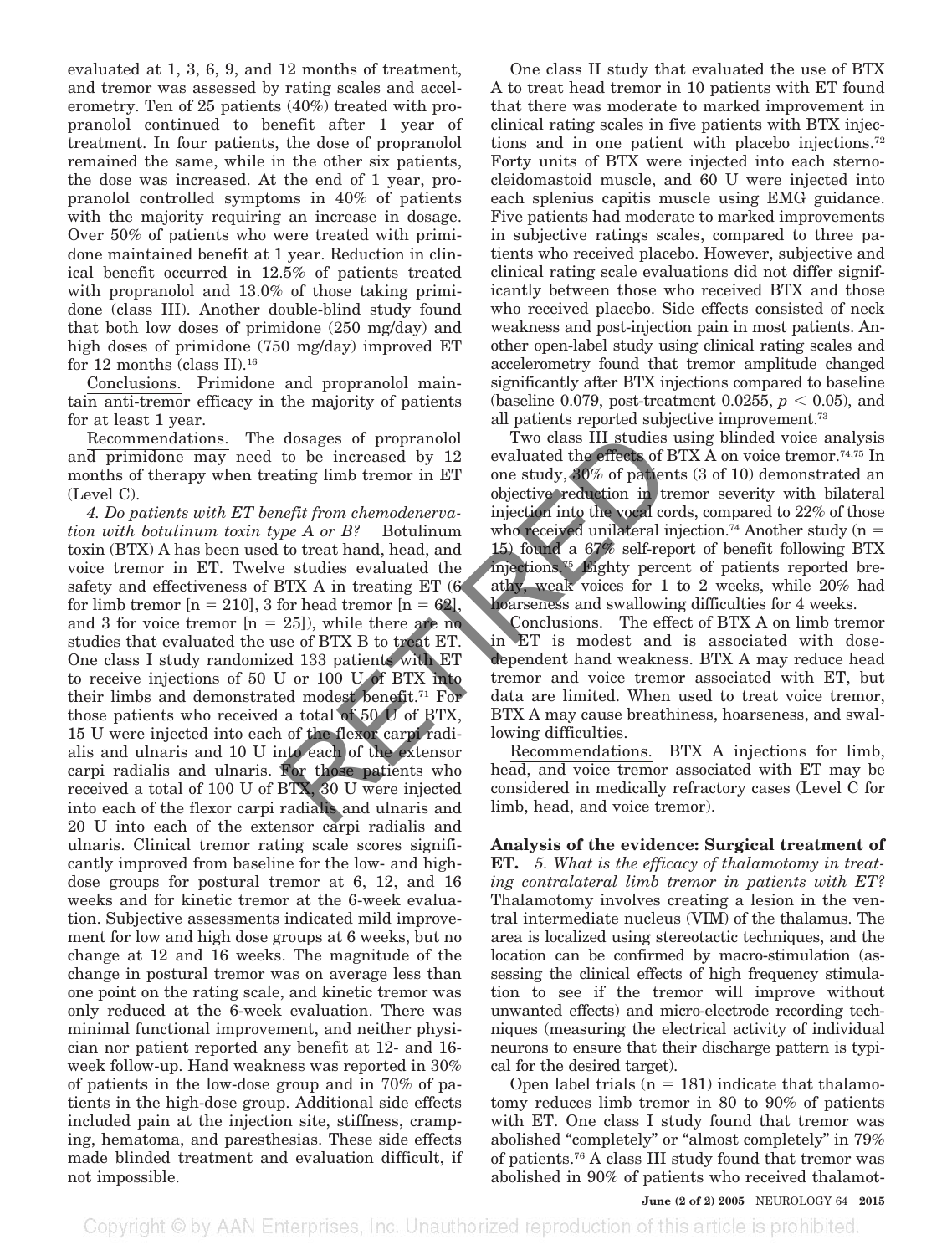omies,77 while another class III study reported that there was an 83% improvement in action tremor, a 77% improvement in postural tremor, and a 56% improvement in handwriting and drawing 3 months after surgery.78 In all studies, most patients experienced either complete abolition of tremor or marked to moderate improvement, and studies indicate that there is long-term benefit from the procedure. Prospective comparisons against best medical management are lacking, although thalamotomy is reserved for medically refractory patients. Adverse events associated with thalamotomy occurred in 14 to 47% of patients. Twenty-nine patients in all of the examined studies had adverse effects that did not resolve with time (16%). In one study ( $n = 37$ ), 16% of patients who underwent a unilateral thalamotomy had permanent hemiparesis and speech difficulty.79 Other adverse events include transient problems with speech and motor function, dysarthria, verbal or cognitive deficit, weakness, confusion, somnolence, and facial paresis.

Limited data indicate that bilateral thalamotomy is associated with a high frequency of side effects, although most of these studies focused on bilateral thalamotomy in PD rather than in ET.80-84 Dysarthria, dysphonia, and voice reduction has been reported in 28 to 88% of patients with PD who received bilateral thalamotomies $80,84$  and the condition was marked in 67% of patients.<sup>84</sup> Additionally, 64% of patients with PD in one study reported transient mental confusion,<sup>80</sup> and 54% of patients with PD in another study84 reported mental changes. Bilateral thalamotomy is no longer performed to treat ET.

Conclusions. Unilateral thalamotomy effectively treats contralateral limb tremor in ET. Bilateral thalamotomy is associated with more frequent and often severe side effects.

Recommendations. Unilateral thalamotomy may be used to treat limb tremor in ET that is refractory to medical management (Level C), but bilateral thalamotomy is not recommended due to adverse side effects (Level C).

*6. What is the efficacy of deep brain stimulation of the thalamus in treating tremor in patients with refractory ET?* 6A. Deep brain stimulation (unilateral and bilateral) and limb tremor. Deep brain stimulation (DBS) uses high frequency electrical stimulation from an implanted electrode to modify the activity of the target area. The exact mechanisms by which DBS suppresses tremor are unknown, and postmortem examinations have not shown any permanent anatomic changes other than the electrode tract.85,86 Placement strategies are similar to those for thalamotomy. For ET, the electrode is inserted into the VIM thalamus. It is connected to a pulse generator that is placed in the chest wall. Electrode montage (four electrodes placed 1.5 mm apart and the electrode case), voltage, pulse frequency, and pulse width can be adjusted to optimize tremor control.87 This flexibility in placing and adjusting the "functional lesion" is the main advantage of DBS compared to thalamotomy. Potential disadvantages include the greater cost and effort in programming and maintaining the device.

Ethical and cost considerations are often stated to preclude ideal controlled study designs that would necessarily include "sham" surgeries, or in the case of DBS, implanting nonfunctioning devices. However, DBS is uniquely suited to single blind evaluations since it can be easily activated and inactivated prior to assessment by a blinded investigator. Electrophysiologic measures including accelerometry have also been used in several studies for tremor assessment.

Studies indicate that contralateral limb tremor is consistently improved by DBS, as determined by observation, writing tests, pouring tests, and activities of daily living questionnaires ( $n = 82$  patients). Two prospective, blinded trials have examined the effects of DBS in patients with ET  $(n = 23)^{88,89}$  (class III). Although the treatment of patients was not randomized, evaluation was conducted in a blinded, random manner. Following unilateral DBS, there was a mean tremor improvement of 60% to 90% on clinical rating scales. Results of the few trials with both blinded (to activation status) and unblinded postsurgical evaluations on the same patients demonstrate there was negligible "placebo response" and significant tremor reduction.

Bilateral thalamic stimulation was evaluated in nine medically refractory patients with ET at baseline before the first implant, before the second implant, and at 6 and 12 months following surgeries.<sup>89</sup> Motor scores when the implant was "off" did not differ between baseline evaluations and those performed 6 and 12 months after surgery. However, there were significant improvements in motor scores when the implant was activated at both the 6- and 12-month evaluations (class III). For postural and kinetic tremor, there was a 67% improvement in hand tremor on the first side and a 64% improvement on the second side following surgery. The mean total tremor score improved from 66.1  $\pm$  11.6 to 28.4  $\pm$  12.8 12 months after the second surgery  $(p < 0.05)$ . The interval to a distribution of the sequence of the main and the control of the main of the main of the main of the main of the main of the main of the main of the main of the main of the main and the condition and the c

In all studies, a total of 37 patients experienced adverse effects resulting from DBS (18%). Of these, 28 were related to equipment malfunction or lead displacement. One study reported a death associated with the procedure due to a perioperative intracerebral hemorrhage.76 Other side effects associated with DBS were dysarthria, dysequilibrium, paresthesias, weakness, headache, intracranial hemorrhage, subdural hemorrhage, lead dislodgement, ischemic changes, generalized motor seizures, and decreased verbal fluency. Many of these side effects resolved with time or with adjustment of stimulator settings.

*Conclusions.* DBS of the VIM thalamic nucleus effectively reduces contralateral limb tremor in medically refractory ET.

*Recommendations.* DBS of the VIM thalamic nucleus may be used to treat medically refractory limb

#### **2016** NEUROLOGY 64 **June (2 of 2) 2005**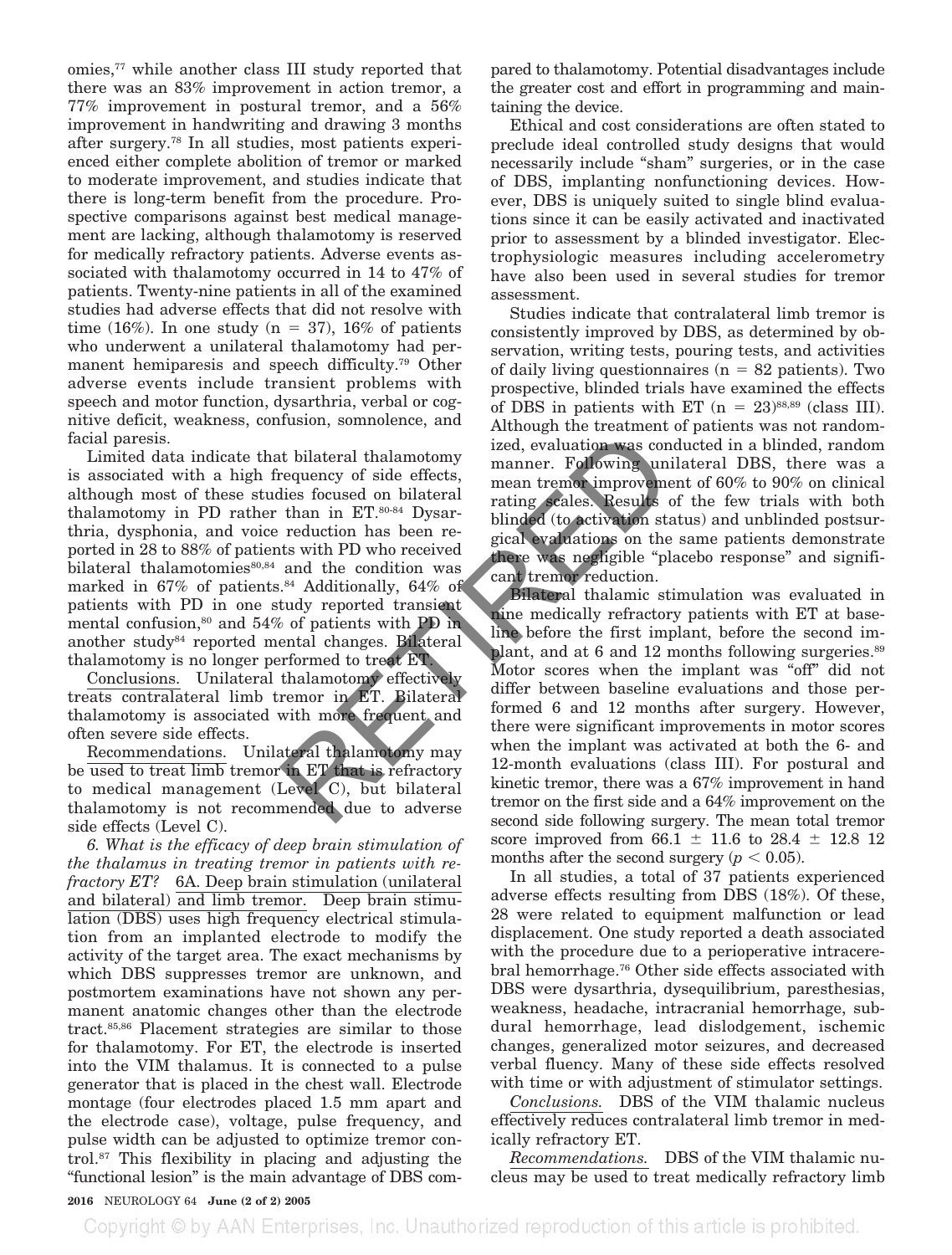tremor in ET (Level C).6B. DBS and head and voice tremor. Data on the reduction of voice tremor after DBS is limited. One class III study found that DBS effectively reduced voice tremor in seven patients with ET (five unilateral, two bilateral).<sup>90</sup> All patients had undergone DBS for management of upper limb tremor. Four of seven patients had voice tremor reduction as measured by objective tests. The patient who had the greatest improvement in voice tremor had received bilateral implantation, although another patient who received bilateral stimulation had no appreciable reduction in voice tremor. Another open-label study of patients with PD, ET, and MS who received bilateral thalamic stimulation found that six of seven patients with voice tremor improved one grade on a clinical rating scale.91 However, an open-label trial failed to find any significant change in voice tremor with unilateral or bilateral thalamic stimulation.<sup>92</sup>

Studies of DBS and head tremor have produced conflicting results. One class III study that evaluated the effect of unilateral thalamic DBS on head tremor failed to find an improvement.<sup>93</sup> Another class III study of 38 patients found that unilateral DBS of the thalamus improved head tremor in 71% of patients at 3-month postoperative evaluation, while 26% of patients were unchanged and 3% worsened.<sup>94</sup> An openlabel study (class IV,  $n = 15$ ) also reported that 90% of patients with ET experienced improvement in head tremor after bilateral DBS.91 In all studies, adverse events were similar to those of DBS for limb tremor.

*Conclusions.* There are conflicting data regarding the use of DBS for head and voice tremor in ET.

*Recommendations.* There is insufficient evidence to make recommendations regarding the use of thalamic DBS for head or voice tremor (Level U).

*7. Should thalamotomy or DBS of the thalamus be the procedure of choice in patients with medically refractory ET?* In a class I study, 13 patients with ET were randomly assigned to undergo either thalamotomy or DBS, and functional abilities were compared preoperatively and 6 months postoperatively using the Frenchay Activities Index (FAI).76 Functional ratings improved more in patients who received thalamic stimulation than in those who received thalamotomy. Side effects were present in 50% of thalamotomy patients and included cognitive deterioration, mild dysarthria, and mild gait or balance disturbance. In the DBS group, one patient (14% of treated patients) had mild gait and balance disturbance. The authors concluded that while both DBS and thalamotomy effectively reduced tremor, DBS has fewer adverse effects and resulted in greater functional improvement.

In another open-label study, 17 patients with ET received thalamotomy and were matched to 17 patients with ET who had previously received DBS.95 There were no significant differences between any efficacy outcome variables comparing thalamotomy to DBS of the thalamus at baseline or follow-up visits. However, surgical complications were higher for

the patients who received thalamotomy compared to DBS. Five patients who received thalamotomy had asymptomatic intracranial hemorrhages, and one patient had a symptomatic hemorrhage. Five patients reported cognitive abnormalities, two patients experienced hemiparesis, and two patients had aphasia. All complications resolved within 1 month. Complications of DBS included seizures in one patient, although four patients eventually had a lead replaced, one had IPG malfunction, and one had surgery for a dead battery. The authors concluded that DBS should be the procedure of choice due to fewer serious adverse events (class IV). A similar class IV retrospective study of six patients with ET found no difference in the clinical benefit achieved by either procedure.96 However, ataxia, dysarthria, and gait disturbance were more common after thalamotomy (42%) than DBS (26%). Both PD and ET patients were included in this study (class IV).

Conclusions. Both DBS and thalamotomy effectively suppress tremor in ET.

Recommendations. DBS has fewer adverse events than thalamotomy (Level B). However, the decision to use either procedure depends on each patient's circumstances and risk for intraoperative complications compared to feasibility of stimulator monitoring and adjustments.

*8. What are the indications for bilateral vs unilateral surgical procedures in ET?* One class III study comparatively examined the effects of unilateral vs bilateral DBS.<sup>97</sup> This study of 13 patients with ET found that bilateral thalamic DBS was more effective than unilateral DBS at controlling appendicular and midline tremors. Using the Unified Tremor Rating Scale, hand tremor scores in patients with ET randomized to "on" stimulation improved from 6.7  $\pm$  $0.9 \text{ to } 1.3 \pm 1.2 \text{ ($p < 0.005$) at the 3-month, second)}$ side assessment, and legs improved from  $2.3 \pm 1.1$  to  $0.5 \pm 0.5$  ( $p < 0.005$ ). Side effects, including dysarthria, tended to occur more frequently in patients who underwent bilateral DBS. III study that evaluated<br>
eights uppress tremor in<br>
ent.<sup>33</sup> Another class III<br>
and unilateral DBS of the<br>
luation, while 26% of paints than thalamotor<br>
luation, while 26% of paints of paints of paints and that<br>
luation i

> In another study, bilateral thalamic stimulation was performed in nine medically refractory patients with ET.<sup>89</sup> Patients received evaluations at baseline, before the first implant, before the second implant, and at 6 and 12 months following surgeries. Tremor scores tended to be better following the second procedure than after the first procedure (class III). Speech evaluations were available for six of the nine patients, and three of the six patients had worsening of dysarthria with both stimulators on.

> Conclusions. Thalamic DBS suppresses contralateral limb tremor, so bilateral DBS is necessary to suppress tremor in both upper limbs. However, there is no evidence of a synergistic effect on limb tremor with bilateral DBS, and there are insufficient data regarding the risk:benefit ratios of unilateral vs bilateral DBS. Similarly, there are insufficient data regarding the use of bilateral DBS for head and voice tremors.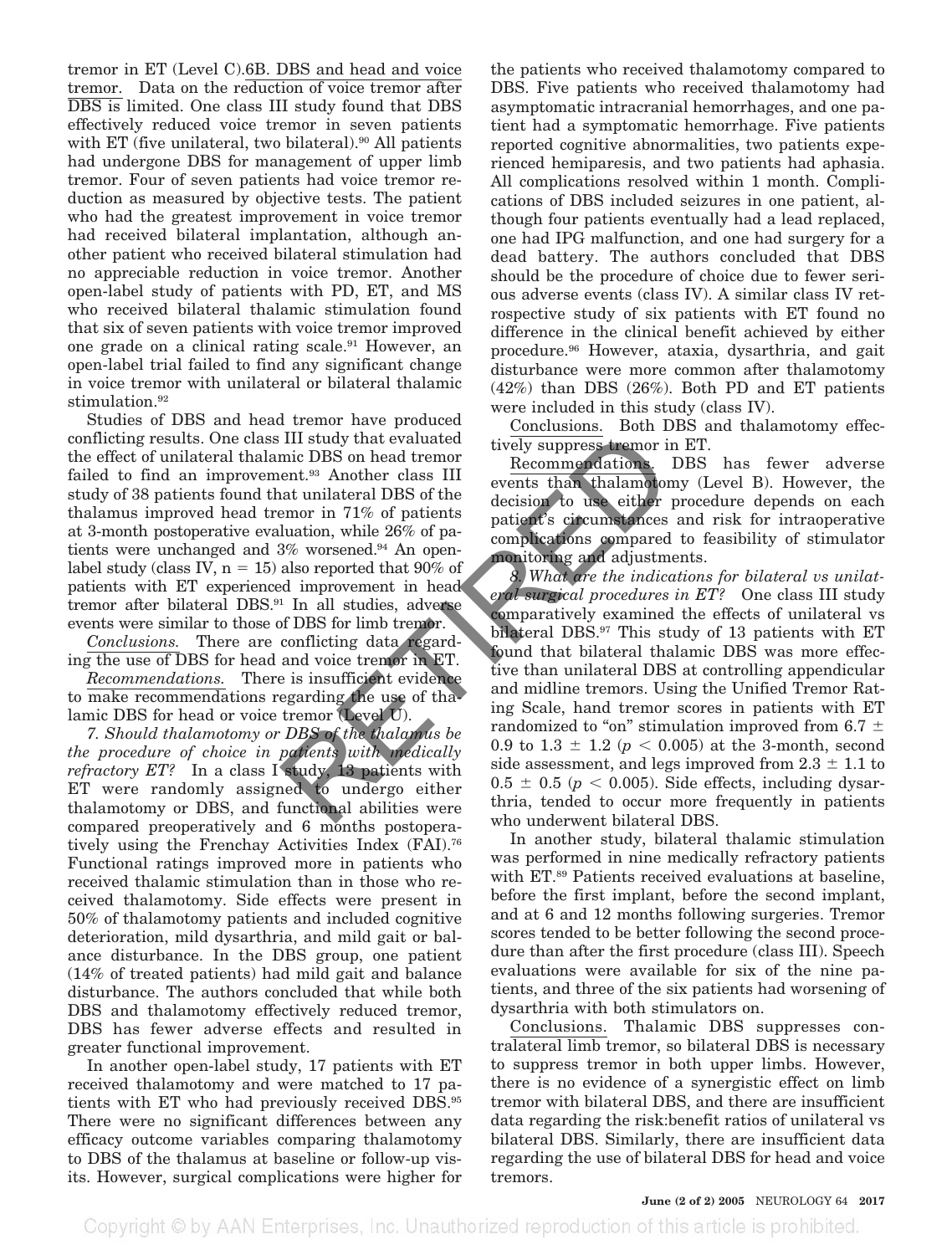Recommendations. Bilateral DBS is necessary to suppress tremor in both upper limbs, but there are insufficient data regarding the risk:benefit ratio of bilateral vs unilateral DBS in the treatment of limb tremor (Level U). Similarly, there are insufficient data to recommend bilateral or unilateral DBS for head and voice tremors. Side effects are more frequent with bilateral DBS, and bilateral thalamotomy is not recommended.

*9. Does gamma knife thalamotomy effectively reduce ET?* Gamma knife surgery is performed by delivering radiation to an intracranial target based on anatomic imaging. Electrophysiologic guidance is not possible. Several studies  $(n = 61)$  have reported favorable results with gamma knife thalamotomy,98,99 although one case report documented delayed side effects from the procedure including contralateral arm numbness and dysarthria.100 In one retrospective study (class IV), gamma knife treatment resulted in complete tremor arrest in 75% of patients  $(n = 9)$ , and all patients benefited subjectively from the procedure.<sup>98</sup> There were significant improvements in drawing capability at follow-up (median of 6 months). The onset of improvement occurred at a median of 6 weeks following the procedure, and additional improvements continued for the next 6 months. One patient developed transient arm weakness. In a class III study, 52 patients with ET received unilateral gamma knife thalamotomy and were followed for a median of 26 months.<sup>99</sup> Patients were assessed using the Fahn-Tolosa-Marin rating scale with blinded assessments. At 1 year after surgery, 92% of patients were completely or nearly completely free of tremor; at 4-year follow-up, this percentage decreased to 88%. One patient experienced mild contralateral arm and leg weakness, while another patient developed transient paresthesias. However, one case report (class IV) described severe complications that occurred approximately 7 months after gamma knife thalamotomy.100 These complications were progressive and included numbness in the contralateral arm, dysarthria, increased action tremor, dystonia of the contralateral upper and lower limbs, and choreoathetosis. The dependence on anatomic imaging, the typical delay of weeks to months for clinical results to occur, and the risks of delayed progressive neurologic deficits are disadvantages of gamma knife thalamotomy, compared to thalamic DBS. Long-term follow-up studies are needed to assess the risk:benefit ratio of gamma knife thalamotomy. Exerce tremor arrest in 73% of head and voice tremor arrest in 73% of head and voice tremor arrest in 73% of head and voice tremor arrest of improvement of the efficiency mused of the efficiency energy and such that the de

Conclusions. Several studies have found favorable results with gamma knife thalamotomy, but delayed complications have been reported, and clinical improvement may take weeks to months to occur.

Recommendations. There is insufficient evidence to make recommendations regarding the use of gamma knife thalamotomy in the treatment of ET (Level U).

**Future research recommendations.** Despite being one of the most common adult movement disorders, research on treatment of ET is limited. Future research considerations include the following:

- 1. There should be a concerted effort to standardize outcome measures to assess tremor and to correlate accelerometry with clinical rating scales. This is important in determining the magnitude of effect of pharmacologic or surgical treatments.
- 2. Knowledge of clinical and pathologic heterogeneity of ET and how these relate to profiles of pharmacologic responsiveness should be determined to help guide clinicians in selecting appropriate medications for their patients.
- 3. Studies are needed to determine the cost vs benefit profile for treatments of ET.
- 4. Additional clinical trials should be conducted to assess the pharmacologic and surgical treatment of head and voice tremor.
- 5. Additional randomized, prospective, double-blind, placebo-controlled trials are needed to better determine the efficacy and side effect profiles of pharmacologic and surgical therapies for ET.

**Disclaimer.** This statement is provided as an educational service of the American Academy of Neurology. It is based on an assessment of current scientific and clinical information. It is not intended to include all possible proper methods of care for a particular neurologic problem or all legitimate criteria for choosing to use a specific procedure. Neither is it intended to exclude any reasonable alternative methodologies. The AAN recognizes that specific patient care decisions are the prerogative of the patient and the physician caring for the patient, based on all of the circumstances involved.

#### **Appendix 1**

*Classification of evidence*

*Class I:* Prospective, randomized, controlled clinical trial with masked outcome assessment, in a representative population. The following are required:

- a) Primary outcome(s) clearly defined.
- b) Exclusion/inclusion criteria clearly defined.
- c) Adequate accounting for drop-outs and cross-overs with numbers sufficiently low to have minimal potential for bias.
- d) Relevant baseline characteristics are presented and substantially equivalent among treatment groups or there is appropriate statistical adjustment for differences.

*Class II:* Prospective matched group cohort study in a representative population with masked outcome assessment that meets a– d above OR a RCT in a representative population that lacks one criteria a– d.

*Class III:* All other controlled trials including well-defined natural history controls or patients serving as own controls in a representative population, where outcome is independently assessed or independently derived by objective outcome measurement.\*

*Class IV:* Evidence from uncontrolled studies, case series, case reports, or expert opinion.

\*Objective outcome measurement: an outcome measure that is unlikely to be affected by an observer's (patient, treating physician, investigator) expectation or bias (e.g., blood tests, administrative outcome data).

#### **2018** NEUROLOGY 64 **June (2 of 2) 2005**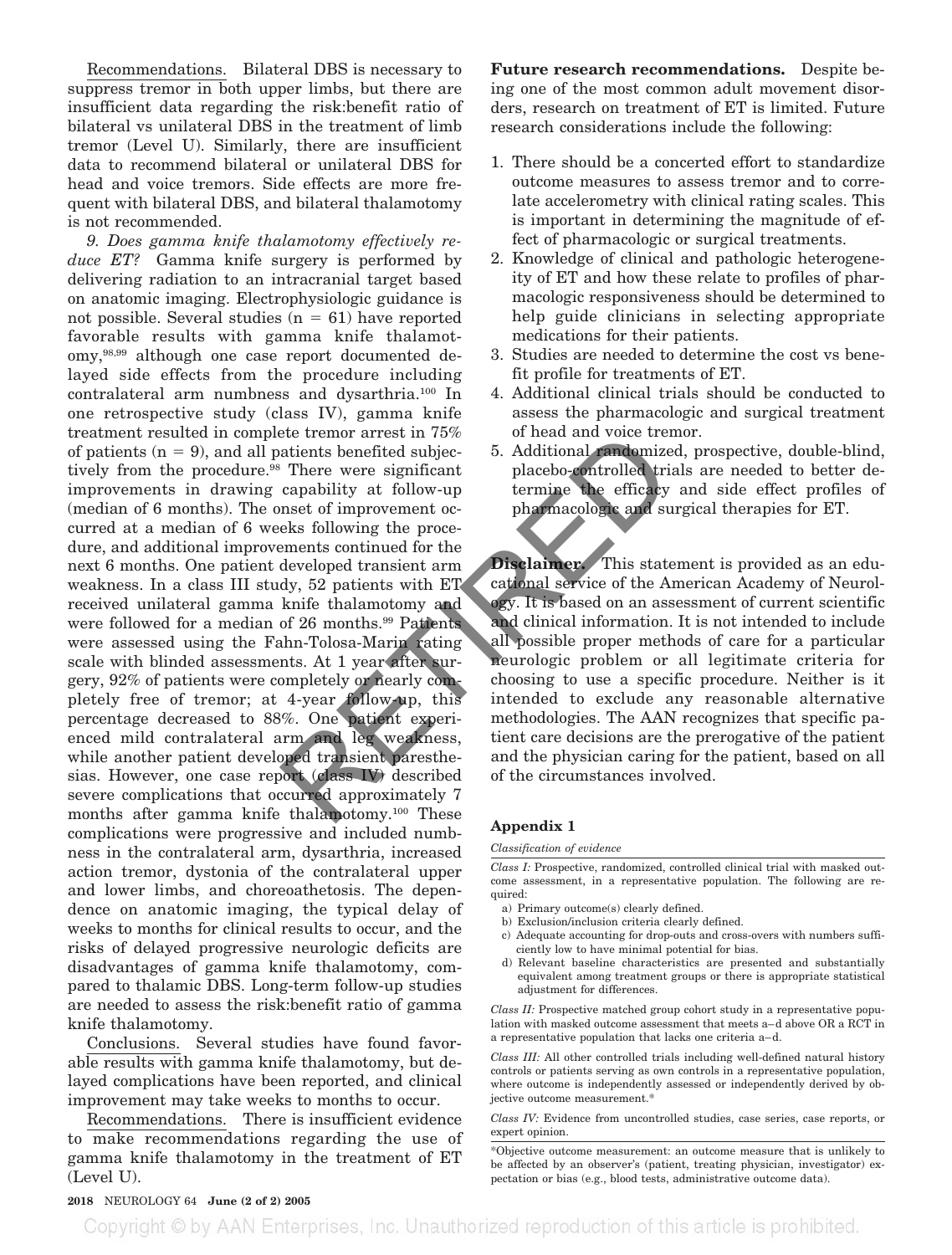#### **Appendix 2**

#### *Classification of recommendations*

- $\overline{A}$  = Established as effective, ineffective, or harmful for the given condition in the specified population. (Level A rating requires at least two consistent Class I studies.)
- $B =$  Probably effective, ineffective, or harmful for the given condition in the specified population. (Level B rating requires at least one Class I study or at least two consistent Class II studies.)
- $C =$  Possibly effective, ineffective, or harmful for the given condition in the specified population. (Level C rating requires at least one Class II study or two consistent Class III studies.)
- $U = Data$  inadequate or conflicting given current knowledge, treatment is unproven.

#### **Appendix 3**

*Adverse events severity*

Mild: Somewhat bothersome but not clinically harmful Moderate: Very bothersome but not clinically harmful Severe: Pose/potentially pose harm to patients

#### **Appendix 4**

*Quality Standards Subcommittee members* Gary Franklin, MD, MPH (Co-Chair); Gary Gronseth, MD (Co-Chair); Charles E. Argoff, MD; Stephen Ashwal, MD (ex-officio); Christopher Bever, Jr., MD; Jody Corey-Bloom, MD, PhD; John D. England, MD; Jacqueline French, MD (ex-officio); Gary H. Friday, MD; Michael Glantz, MD; Deborah Hirtz, MD; Donald J. Iverson, MD; David J. Thurman, MD; Samuel Wiebe, MD; William J. Weiner, MD; and Catherine Zahn, MD (ex-officio). eline French, MD (ex-officio); Gary<br>
administration. Clin Neuropha Hirtz, MD; Donald J. Iver-<br>
administration. Clin Neuropha Neuropha Alex (M); William J. Weiner,<br>
administration. Clin Neuropha Neuropha Alex (M); William J

#### **References**

- 1. Louis ED, Ottman R, Hauser WA. How common is the most common adult movement disorder: estimates of the prevalence of essential tremor throughout the world. Mov Disord 1998;13:5–10.
- 2. Benito-Leon J, Bermejo-Pareja F, Morales JM, et al. Prevalence of essential tremor in three elderly populations of central Spain. Mov Disord. 2003;18:389 –394.
- 3. Deuschl G, Bain P, Brin M. Consensus statement of the Movement Disorder Society on tremor. Ad Hoc Scientific Committee. Mov Disord 1998;13(suppl 3):2–23.
- 4. Hsu YD, Chang MK, Sung SC, et al. Essential tremor: clinical, electromyographical and pharmacological studies in 146 Chinese patients. Zhonghua Yi Xue Za Zhi (Taipei) 1990;45:93–99.
- 5. Koller WC, Biary N, Cone S. Disability in essential tremor: effect of treatment. Neurology 1986;36:1001–1004. Class III.
- 6. Lacritz LH, Dewey R Jr., Giller C, et al. Cognitive functioning in individuals with "benign" essential tremor. J Int Neuropsychol Soc 2002;8: 125–129.
- 7. Koller WC, Vetere-Overfield B. Acute and chronic effects of propranolol and primidone in essential tremor. Neurology 1989;39:1587–1588. Class III.
- 8. Lou JS, Jankovic J. Essential tremor: clinical correlates in 350 patients. Neurology 1991;41:234 –238.
- 9. Koller W, Busenbark K, Miner K. The relationship of essential tremor to other movement disorders: report on 678 patients. Essential Tremor Study Group. Ann Neurol 1994;35:717–723.
- 10. Rajput AH, Jamieson H, Hirsh S, Quraishi A. Relative efficacy of alcohol and propranolol in action tremor. Can J Neurol Sci 1975;2:31–35.
- 11. Koller WC, Biary N. Effect of alcohol on tremors: comparison with propranolol. Neurology 1984;34:221–222.
- 12. Packer M, Cohn JN, Abraham WT, et al. Consensus recommendations for the management of chronic heart failure. Am J Cardiol 1999;83:1A–38A.
- 13. Cleeves L, Findley LJ. Propranolol and propranolol-LA in essential tremor: a double blind comparative study. J Neurol Neurosurg Psychiatry 1988;51:379 –384. Class I.
- 14. Koller WC. Long-acting propranolol in essential tremor. Neurology 1985;35:108 –110. Class II.
- 15. O'Suilleabhain P, Dewey RB. Randomized trial comparing primidone initiation schedules for treating essential tremor. Mov Disord 2002;17: 383–386. Class I.
- 16. Serrano-Duenas M. Use of primidone in low doses (250 mg/day) versus high doses (750 mg/day) in the management of essential tremor. Double-blind comparative study with one-year follow-up. Parkinsonism Relat Disord 2003;10:29 –33. Class III.
- 17. Gorman WP, Cooper R, Pocock P, et al. A comparison of primidone, propranolol, and placebo in essential tremor, using quantitative analysis. J Neurol Neurosurg Psychiatry 1986;49:64 – 68. Class II.
- 18. Dietrichson P, Epsen E. Primidone and propranolol in essential tremor: a study based on quantitative tremor recording and plasma anticonvulsant levels. Acta Neurol Scand 1987;75:332–340. Class III.
- 19. Gunal DI, Afsar N, Bekiroglu N, et al. New alternative agents in essential tremor therapy: double-blind placebo-controlled study of alprazolam and acetazolamide. Neurol Sci 2000;21:315–317. Class I.
- 20. Huber SJ, Paulson GW. Efficacy of alprazolam for essential tremor. Neurology 1988;38:241–243. Class II.
- 21. Ananth J. Benzodiazepines: selective use to avoid addiction. Postgrad Med 1982;72:S271–S276.
- 22. Jefferson D, Jenner P, Marsden CD. beta-Adrenoreceptor antagonists in essential tremor. J Neurol Neurosurg Psychiatry 1979;42:904 –909. Class I.
- 23. Gironell A, Kulisevsky J, Barbonoj M, et al. A randomized placebocontrolled comparative trial of gabapentin and propranolol in essential tremor. Arch Neurol 1999;56:475– 80. Class I.
- 24. Leigh PN, Jefferson D, Twomey A, et al. Beta-adrenoreceptor mechanisms in essential tremor; a double-blind placebo controlled trial of metoprolol, sotalol and atenolol. J Neurol Neurosurg Psychiatry 1983; 46:710 –715. Class I.
- 25. Connor GS. A double-blind placebo-controlled trial of topiramate treatment for essential tremor. Neurology 2002;59:132–134. Class II.
- 26. Hulihan J, Connor GS, Shu-Chen W, et al. Topiramate in essential tremor: pooled data from a double-blind, placebo-controlled, crossover trial. American Academy of Neurology 2003. Abstracts: P04.068. Class II.
- 27. Ondo WG, Jankovic J, Stacy MA, et al. Topiramate for essential tremor. Neurology 2004;62:LBS.004. Class II.
- 28. Galvez-Jimenez N, Hargreave M. Topiramate and essential tremor. Ann Neurol 2000;47:837– 838. Class IV.
- 29. Koller WC. Propranolol therapy for essential tremor of the head. J Neurol 1984;34:1077–1079. Class I.
- 30. Sweet RD, Blumberg J, Lee JE, et al. Propranolol treatment of essential tremor. Neurology 1974;24:64 – 67. Class II.
- 31. Calzetti S, Sasso E, Negrotti A, et al. Effect of propranolol in head tremor: quantitative study following single-dose and sustained drug administration. Clin Neuropharmacol 1992;15:470-476. Class III.
- 32. Biary N, Koller W. Kinetic predominant essential tremor: successful treatment with clonazepam. Neurology 1987;37:471– 474. Class II.
- 33. Thompson C, Lang A, Parkes JD, et al. A double-blind trial of clonazepam in benign essential tremor. Clin Neuropharmacol 1984;7:83– 88. Class III.
- 34. American Psychiatric Association Task Force. Benzodiazepines: depen-<br>dence, toxicity, and abuse. Washington, DC: American Psychiatric toxicity, and abuse. Washington, DC: American Psychiatric Press, 1990.
- 35. Ceravolo R, Salvetti S, Piccini P, et al. Acute and chronic effects of clozapine in essential tremor. Mov Disord 1999;14:468 – 472. Class II. 36. Pakkenberg H, Pakkenberg B. Clozapine in the treatment of tremor.
- Acta Neurol Scand 1986;73:295–297. Class III. 37. Koller WC. Nadolol in essential tremor. Neurology 1983;33:1076 –1077.
- Class II. 38. Biary N, Bahou Y, Sofi MA, et al. The effect of nimodipine on essential
- tremor. Neurology 1995;45:1523–1525. Class I.
- 39. Koller WC. Tradozone in essential tremor. Clin Neuropharmacol 1989; 12:134 –137. Class I.
- 40. Cleeves J, Findley LJ. Trazodone is ineffective in essential tremor. J Neurol Neurosurg Psychiatry 1990;53:268 –269. Class I.
- 41. Busenbark K, Parwa R, Hubble J, et al. The effect of acetazolamide on essential tremor: an open-label trial. Neurology 1992;42:1394 –1395. Class IV.
- 42. Hallett M, Ravits J, Dubinsky RM, et al. A double-blind trial of isoniazid for essential tremor and other action tremors. Mov Disord 1991;6: 253–256. Class II.
- 43. Teravainen H, Larsen A, Fogelholm R. Comparison between the effects of pindolol and propranolol on essential tremor. Neurology 1977;27: 439 – 442. Class I.
- 44. Epstein DL, Grant WM. Carbonic anhydrase inhibitor side effects. Serum chemical analysis. Arch Ophthalmol 1977;95:1378 –1382.
- 45. Busenbark K, Pahwa R, Hubble J, et al. Double-blind controlled study of methazolamide in the treatment of essential tremor. Neurology 1993; 43:1045–1047. Class II.
- 46. de Boer TH, Maura G, Raiteri M, et al. Neurochemical and autonomic pharmacological profiles of the 6-aza-analogue of mianserin, Org 3770 and its enantiomers. Neuropharmacology 1988;27:399 – 408.
- 47. Pahwa R, Lyons KE. Mirtazapine in essential tremor: a double-blind, placebo-controlled pilot study. Mov Disord 2004;18:584 –587. Class II.
- 48. Topaktas S, Onur R, Dalkara T. Calcium channel blockers and essential tremor. Eur Neurol 1987;27:114 –119. Class II.
- 49. Koller WC. Amantadine in essential tremor. Ann Neurol 1984;16:621– 622. Class III.
- 50. Serrano-Duenas M. Clonidine versus propranolol in the treatment of essential tremor. A double-blind trial with a one-year follow-up. Neurologia 2003;18:248 –254.
- 51. Caccia MR, Osio M, Galimberti V, et al. Propranolol, clonidine, urapidil, and trazodone infusion in essential tremor: a double-blind crossover trial. Acta Neurol Scand 1989;79:379 –383.
- 52. Koller W, Herbster G, Cone S. Clonidine in the treatment of essential tremor. Mov Disord 1986;1:235–237.
- 53. Ondo W, Hunter C, Vuong KD, et al. Gabapentin for essential tremor: a multiple-dose, double-blind, placebo-controlled trial. Mov Disord 2000; 15:678 – 682. Class II.
- 54. Pahwa R, Lyons K, Hubble JP, et al. Double-blind, controlled trial of gabapentin in essential tremor. Mov Disord 1998;13:465– 467. Class II.

#### **June (2 of 2) 2005** NEUROLOGY 64 **2019**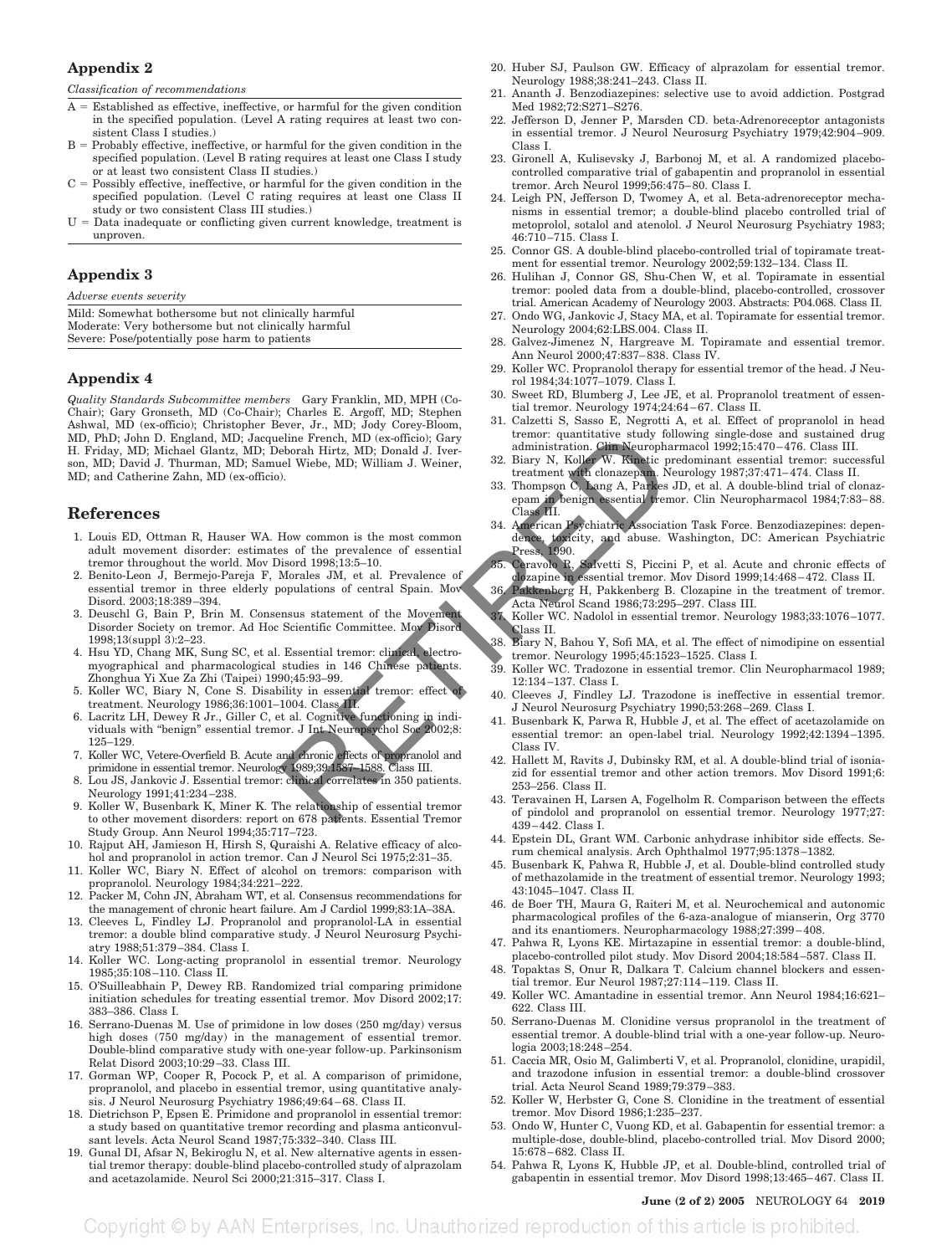- 55. McDowell FH. The use of glutethimide for treatment of essential tremor. Mov Disord 1989;4:75– 80. Class IV.
- 56. Mozzis CE, Prange AJ, Hall CD, et al. Inefficacy of tryptophan/ pyridoxine in essential tremor. Lancet 1971;2:165–166.
- 57. Calzetti S, Findley LJ, Gresty MA, et al. Metoprolol and propranolol in essential tremor: a double-blind, controlled study. J Neurol Neurosurg Psychiatry 1981;44:814 – 819. Class I.
- 58. Calzetti S, Findley LJ, Perucca E, et al. Controlled study of metoprolol and propranolol during prolonged administration in patients with essential tremor. J Neurol Neurosurg Psychiatry 1982;45:893–897. Class I.
- 59. Garcia Ruiz PJ, Garcia de Yebenes Prous J, Jimenez Jimenez J. Effect of nicardipine on essential tremor: brief report. Clin Neuropharmacol 1993;16:456 – 459. Class II.
- 60. Yetimalar Y, Irtman G, Gurgor N, et al. Olanzapine efficacy in the treatment of essential tremor. Eur J Neurol 2003;10:79 – 82. Class IV.
- 61. Baruzzi A, Procaccianti G, Martinelli P, et al. Phenobarbital and propranolol in essential tremor: a double-blind controlled clinical trial. Neurology 1983;33:296 –300. Class II.
- 62. Sasso E, Perucca E, Calzetti S. Double-blind comparison of primidone and phenobarbital in essential tremor. Neurology 1988;38:808 – 810. Class I.
- 63. Micheli F, Cersosimo MG, Raina G, et al. Quetiapine and essential tremor. Clin Neuropharmacol 2002;25:303–306. Class IV.
- 64. Buss DC, Phillis IW, Littley MD, et al. The effect of theophylline on thyrotoxic tremor. Br J Clin Pharmacol 1989;28:103–107.
- 65. Van Der Vet APH, Kreukniet J, Drost RH, et al. Lung function improvement, tremor measurements and c-AMP determinations in a group of ten patients with asthmatic bronchitis after one week sustained release theophylline medications compared to one week placebo. Int J Clin Pharmacol Ther Toxicol 1986;24:638 – 642.
- 66. Mally J, Stone TW. The effect of theophylline on essential tremor: the possible role of GABA. Pharmacol Biochem Behav 1991;39:345–349.
- 67. Mally J, Stone TW. Efficacy of an adenosine antagonist, theophylline, in essential tremor: comparison with placebo and propranolol. J Neurol Sci 1995;132:129 –132.
- 68. Koller WC, Royse VL. Efficacy of primidone in essential tremor. Neurology 1986;36:121–124. Class II.
- 69. Sasso E, Perucca E, Fava R, et al. Primidone in the long-term treatment of essential tremor: a prospective study with computerized quantitative analysis. Clin Neuropharmacol 1990;13:67–76. Class III.
- 70. Calzetti S, Sasso E, Baratti M, et al. Clinical and computer-based assessment of long-term therapeutic efficacy of propranolol in essential tremor. Acta Neurol Scand 1990;81:392–396. Class III.
- 71. Brin MF, Lyons KE, Doucette J, et al. A randomized, double masked, controlled trial of botulinum toxin type A in essential hand tremor. Neurology 2001;56:1523–1528. Class I.
- 72. Pahwa R, Busenbark K, Swanson-Hyland EF, et al. Botulinum toxin treatment of essential head tremor. Neurology 1995;45:822–824. Class II.
- 73. Wissel J, Masuhr F, Schelosky L. Quantitative assessment of botulinum toxin treatment in 43 patients with head tremor. Mov Disord 1997;12:722–725.
- 74. Warrick P, Dromey C, Irish JC, et al. Botulinum toxin for essential tremor of the voice with multiple anatomical sites of tremor: a crossover design study of unilateral versus bilateral injection. Laryngoscope 2000; 110:1366 –1374. Class III. RETIRED
- 75. Hertegard S, Granqvist S, Lindestad PA. Botulinum toxin injections for essential voice tremor. Ann Otol Rhinol Larnygol 2000;109:204 –209. Class III.
- 76. Schuurman PR, Bosch DA, Bossuyt PM, et al. A comparison of continuous thalamic stimulation and thalamotomy for suppression of severe tremor. N Engl J Med 2000;342:461– 468. Class I.
- 77. Nagaseki Y, Shibazaki T, Hirai T, et al. Long-term follow-up results of selective VIM-thalamotomy. J Neurosurg 1986;65:296 –302. Class III.
- 78. Zirh A, Reich SG, Dougherty PM, et al. Stereotactic thalamotomy in the treatment of essential tremor of the upper extremity: reassessment including a blinded measure of outcome. J Neurol Neurosurg Psychiatry 1999;66:772–775. Class III.
- 79. Akbostanci MC, Slavin KV, Burchiel KJ. Stereotactic ventral intermedial thalamotomy for the treatment of essential tremor: results of a series of 37 patients. Stereotact Funct Neurosurg 1999;72:174 –177. Class IV.
- 80. Selby G. Stereotactic surgery for the relief of Parkinson's disease. 2. An analysis of the results in a series of 303 patients (413 operations). J Neurol Sci 1967;5:343–375.
- 81. Matsumoto K, Shichijo F, Fukami T. Long-term follow-up review of cases of Parkinson's disease after unilateral or bilateral thalamotomy. J Neurosurg 1984;60:1033–1044.
- 82. Miyamoto T, Bekku H, Moriyama E, et al. Present role of stereotactic thalamotomy for parkinsonism. Retrospective analysis of operative results and thalamic lesions in computed tomograms. Appl Neurophysiol 1985;48:294 –304.
- 83. Kelly PJ, Gillingham FJ. The long-term results of stereotaxic surgery and L-dopa therapy in patients with Parkinson's disease. A 10-year follow-up study. J Neurosurg 1980;53:332–337.
- 84. Giuffre R, Gambacorta D. The therapeutic possibilities of L-dopa and amantadine in Parkinsonian patients who have undergone bilateral thalamotomy. Eur Neurol 1971;5:311–316.
- 85. Caparros-Lefebvre D, Ruchoux MM, Blond S, et al. Long-term thalamic stimulation in Parkinson's disease: postmortem anatomoclinical study. Neurology 1994;44:1856 –1860.
- 86. Boockvar JA, Telfeian A, Baltuch GH, et al. Long-term deep brain stimulation in a patient with essential tremor: clinical response and postmortem correlation with stimulator termination sites in ventral thalamus. Case report. J Neurosurg 2000;93:140 –144.
- 87. Hubble JP, Busenbark KL, Wilkinson S, et al. Deep brain stimulation for essential tremor. Neurology 1996;46:1150 –1153.
- 88. Koller W, Pahwa R, Busenbark K, et al. High-frequency unilateral thalamic stimulation in the treatment of essential and parkinsonian tremor. Ann Neurol 1997;42:292–299. Class III.
- 89. Pahwa R, Lyons KL, Wilkinson SB, et al. Bilateral thalamic stimulation for the treatment of essential tremor. Neurology 1999;53:1447– 1450. Class III.
- 90. Carpenter MA, Pahwa R, Miyawaki KL, et al. Reduction in voice tremor under thalamic stimulation. Neurology 1998;50:796–798. Class III.
- 91. Taha JM, Janszen MA, Favre J. Thalamic deep brain stimulation for the treatment of head, voice, and bilateral limb tremor. J Neurosurg 1999;91:68 –72.
- 92. Limousin P, Speelman JD, Gielen F, et al. Multicentre European tudy of thalamic stimulation in parkinsonian and essential tremor. J Neurol Neurosurg Psychiatry 1999;66:296 –298.
- 93. Ondo W, Jankovic J, Schwartz K, et al. Unilateral thalamic deep brain stimulation for refractory essential tremor and Parkinson's disease tremor. Neurology 1998;51:1063–1069. Class III.
- 94. Koller WC, Lyons KE, Wilkinson SB, Pahwa R. Efficacy of unilateral deep brain stimulation of the VIM nucleus of the thalamus for essential head tremor. Mov Disord 1999;14:847– 850.
- 95. Pahwa R, Lyons KE, Wilkinson SB, et al. Comparison of thalamotomy to deep brain stimulation of the thalamus in essential tremor. Mov Disord 2001;16:140 –143. Class IV.
- 96. Tasker RR. Deep brain stimulation is preferable to thalamotomy for tremor suppression. Surg Neurol 1998;49:145–153; discussion 153– 154. Class IV.
- 97. Ondo W, Almaguer M, Jankovic J, et al. Thalamic deep brain stimulation: comparison between unilateral and bilateral placement. Arch Neurol 2001;58:218 –222. Class III.
- 98. Niranjan A, Kondziolka D, Baser S, et al. Functional outcomes after gamma knife thalamotomy for essential tremor and MS-related tremor. Neurology 2000;55:443– 446. Class IV.
- 99. Young RF, Jacques S, Mark R, et al. Gamma knife thalamotomy for treatment of tremor: long-term results. J Neurosurg 2000;93:128 –135. Class III.
- 100. Siderowf A, Gollump SM, Stern MB, et al. Emergence of complex, involuntary movements after gamma knife radiosurgery for essential tremor. Mov Disord 2001;16:965–967. Class IV.